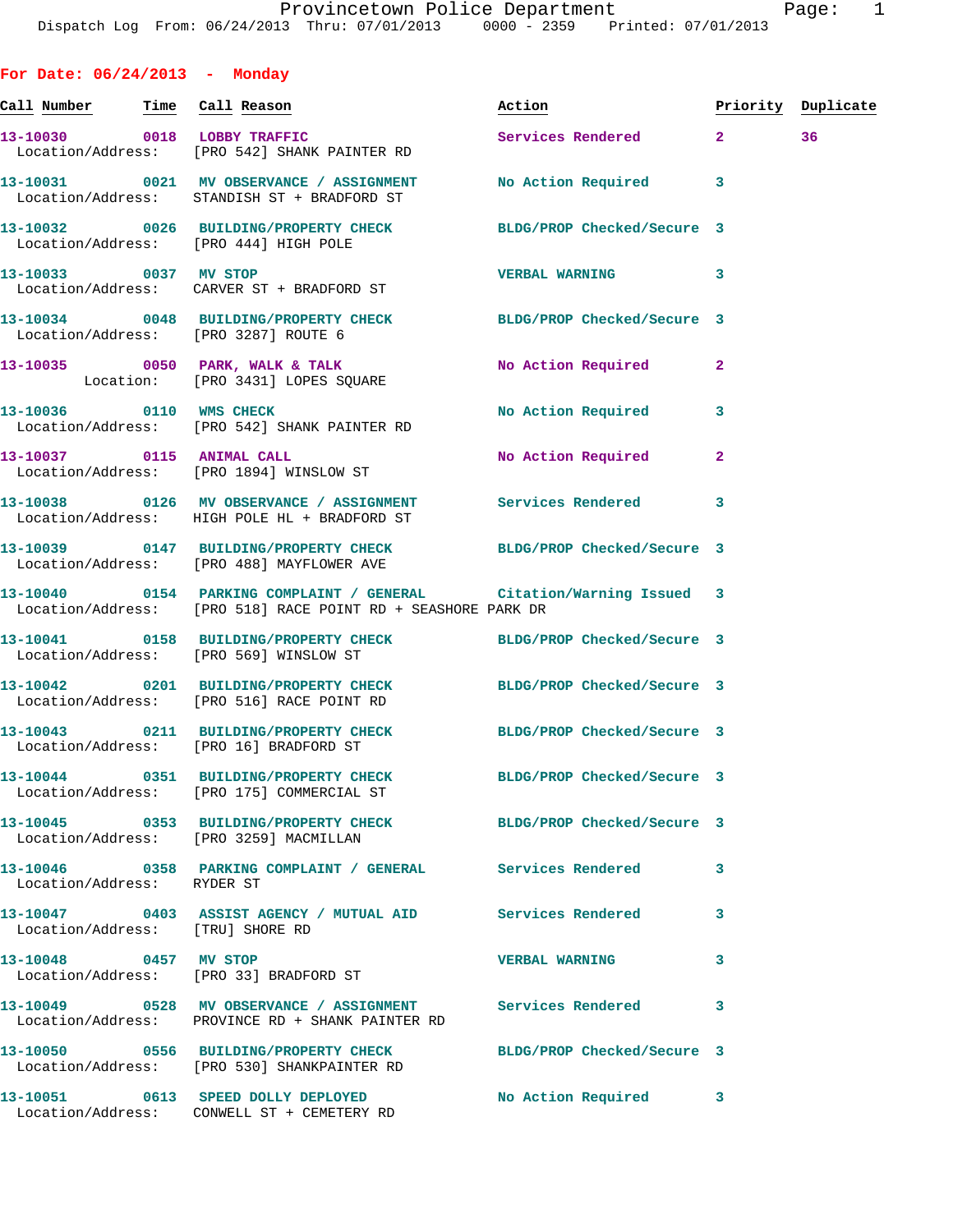|                                      | Provincetown Police Department<br>Dispatch Log From: 06/24/2013 Thru: 07/01/2013 0000 - 2359 Printed: 07/01/2013                          |                                                                                                                |              | Page: 2 |  |
|--------------------------------------|-------------------------------------------------------------------------------------------------------------------------------------------|----------------------------------------------------------------------------------------------------------------|--------------|---------|--|
|                                      | 13-10052 0800 MEDICAL EMERGENCY<br>Location/Address: [PRO 3596] COMMERCIAL ST                                                             | Transported to Hospital 1 1                                                                                    |              |         |  |
|                                      | 13-10054 0819 PROPERTY DAMAGE Services Rendered 3<br>Location/Address: [PRO 516] RACE POINT RD                                            |                                                                                                                |              |         |  |
|                                      | 13-10053 0826 911 GENERAL/SERVICE                         Services Rendered         1<br>Location/Address:     [PRO 542] SHANK PAINTER RD |                                                                                                                |              |         |  |
| Refer To Accident: 13-33-AC          | 13-10055 0904 MV ACCIDENT<br>Location/Address: [PRO 747] BRADFORD ST                                                                      | Services Rendered 1                                                                                            |              |         |  |
|                                      | 13-10056 0927 DEAD SEAL SERIES Services Rendered 2<br>Location/Address: [PRO 1233] COMMERCIAL ST                                          |                                                                                                                |              |         |  |
|                                      | 13-10057 0929 ASSIST AGENCY / MUTUAL AID Services Rendered 3<br>Location/Address: [PRO 101] COMMERCIAL ST                                 |                                                                                                                |              |         |  |
|                                      | 13-10058 1013 DOG PARK COMPLAINT Services Rendered 2<br>Location/Address: [PRO 3287] ROUTE 6                                              |                                                                                                                |              |         |  |
|                                      | 13-10059 1023 PARKING COMPLAINT / GENERAL Services Rendered 3<br>Location/Address: [PRO 588] SHANK PAINTER RD                             |                                                                                                                |              |         |  |
|                                      | 13-10061 1052 PARKING COMPLAINT / GENERAL BLDG/PROP Checked/Secure 3<br>Location/Address: COMMERCIAL ST + RYDER ST                        |                                                                                                                |              |         |  |
|                                      | 13-10062 1128 PARKING COMPLAINT / GENERAL GONE ON ARRIVAL 3<br>Location/Address: [PRO 147] COMMERCIAL ST                                  |                                                                                                                |              |         |  |
|                                      | 13-10064 1136 PARKING COMPLAINT / GENERAL Services Rendered 3<br>Location/Address: [PRO 1509] BRADFORD ST                                 |                                                                                                                |              |         |  |
|                                      | 13-10065 1138 911/ABANDONED<br>Location/Address: [PRO 440] HARRY KEMP WAY                                                                 | SPOKEN TO THE STATE OF THE STATE OF THE STATE OF THE STATE OF THE STATE OF THE STATE OF THE STATE OF THE STATE | 1            |         |  |
|                                      | 13-10066 1146 MV ACCIDENT<br>Location/Address: COMMERCIAL ST + CONWAY ST                                                                  | <b>Services Rendered</b>                                                                                       | $\mathbf{1}$ |         |  |
|                                      | 13-10067 1147 FLIGHT COVERAGE<br>Location/Address: [PRO 516] RACE POINT RD                                                                | Services Rendered 2                                                                                            |              |         |  |
|                                      | 13-10068 1240 MV ACCIDENT<br>Location/Address: [PRO 3296] SHANK PAINTER RD                                                                | Services Rendered 1                                                                                            |              |         |  |
|                                      | 13-10070 1313 MEDICAL EMERGENCY<br>Location/Address: [PRO 379] COMMERCIAL ST                                                              | <b>PATIENT REFUSAL</b>                                                                                         | $\mathbf{1}$ |         |  |
|                                      | 13-10071 1406 MEDICAL EMERGENCY<br>Location/Address: [PRO 440] HARRY KEMP WAY                                                             | Transported to Hospital 1                                                                                      |              |         |  |
|                                      | 13-10072 1502 MEDICAL EMERGENCY<br>Location/Address: [PRO 440] HARRY KEMP WAY                                                             | Transported to Hospital 1                                                                                      |              |         |  |
|                                      | 13-10073 1548 PARK, WALK & TALK<br>Location/Address: [PRO 182] COMMERCIAL ST                                                              | Services Rendered 2                                                                                            |              |         |  |
|                                      | 13-10074 1632 PERSON FELL FROM PIER<br>Location/Address: [PRO 2543] MACMILLAN WHARF                                                       | Transported to Hospital 1                                                                                      |              | 11      |  |
|                                      | 13-10075 1709 FOUND BAG/PINK SWEATSHIRT/RETU Services Rendered<br>Location/Address: [PRO 542] SHANK PAINTER RD                            |                                                                                                                | $\mathbf{3}$ |         |  |
|                                      | 13-10077 1816 PARK, WALK & TALK<br>Location/Address: [PRO 105] COMMERCIAL ST                                                              | Services Rendered                                                                                              | $\mathbf{2}$ |         |  |
| Location/Address: [PRO 3287] ROUTE 6 | 13-10078 1817 BUILDING/PROPERTY CHECK BLDG/PROP Checked/Secure 3                                                                          |                                                                                                                |              |         |  |
|                                      | 13-10079 1833 FOUND WALLET/RETURNED Services Rendered 3                                                                                   |                                                                                                                |              |         |  |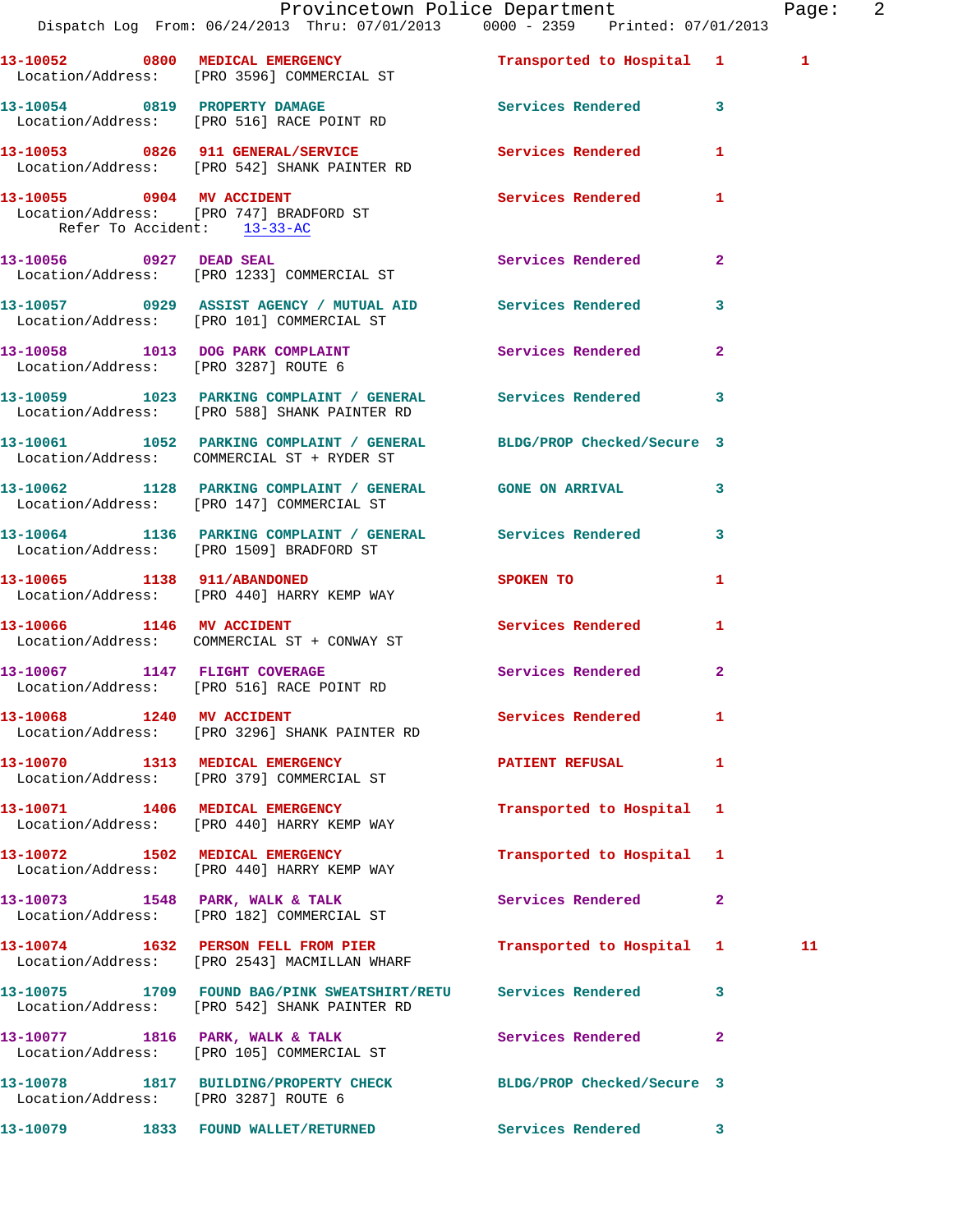|                                      | Dispatch Log From: 06/24/2013 Thru: 07/01/2013 0000 - 2359 Printed: 07/01/2013                                 | Provincetown Police Department                                                                                 |                | Page: | $\overline{\phantom{a}}$ 3 |
|--------------------------------------|----------------------------------------------------------------------------------------------------------------|----------------------------------------------------------------------------------------------------------------|----------------|-------|----------------------------|
|                                      | Location/Address: [PRO 2020] COMMERCIAL ST                                                                     |                                                                                                                |                |       |                            |
|                                      | 13-10080 1951 FOUND CREDIT CARD<br>Location/Address: [PRO 542] SHANK PAINTER RD                                | Services Rendered 3                                                                                            |                |       |                            |
| Location/Address: [PRO 571] ALDEN ST | 13-10081 2004 BUILDING/PROPERTY CHECK BLDG/PROP Checked/Secure 3                                               |                                                                                                                |                |       |                            |
| Location/Address: COMMERCIAL ST      | 13-10082 2010 FOUND BLACKBERRY/RETURNED Services Rendered 3                                                    |                                                                                                                |                |       |                            |
|                                      | 13-10083 2032 ASSIST AGENCY / MUTUAL AID Services Rendered 3<br>Location/Address: [PRO 1419] PLEASANT ST       |                                                                                                                |                |       |                            |
|                                      | 13-10084 2045 HARASSMENT<br>Location/Address: [PRO 542] SHANK PAINTER RD                                       | Services Rendered 2                                                                                            |                |       |                            |
| 13-10085 2059 THREATS                | Location/Address: [PRO 542] SHANK PAINTER RD                                                                   | Services Rendered                                                                                              | $\overline{a}$ |       |                            |
|                                      | 13-10086 2133 ALARM - FIRE<br>Location/Address: [PRO 1616] BANGS ST                                            | False Alarm and the state of the state of the state of the state of the state of the state of the state of the | $\mathbf{1}$   |       |                            |
|                                      | 13-10087 2136 LOST KEYS<br>Location/Address: [PRO 542] SHANK PAINTER RD                                        | Services Rendered 3                                                                                            |                |       |                            |
| 13-10088 2201 THREATS                | Location/Address: [PRO 542] SHANK PAINTER RD                                                                   | SPOKEN TO DESCRIPTION OF REAL PROPERTY.                                                                        | $\overline{2}$ |       |                            |
|                                      | 13-10089 2318 BUILDING/PROPERTY CHECK BLDG/PROP Checked/Secure 3<br>Location/Address: [PRO 3259] MACMILLAN     |                                                                                                                |                |       |                            |
| Location/Address: [PRO 2] ALDEN ST   | 13-10090 2337 BUILDING/PROPERTY CHECK BLDG/PROP Checked/Secure 3                                               |                                                                                                                |                |       |                            |
| For Date: $06/25/2013$ - Tuesday     |                                                                                                                |                                                                                                                |                |       |                            |
|                                      | 13-10091 0007 MV OBSERVANCE / ASSIGNMENT Services Rendered<br>Location/Address: RYDER ST + BRADFORD ST         |                                                                                                                | 3              |       |                            |
|                                      | 13-10092 0012 MV OBSERVANCE / ASSIGNMENT Services Rendered 3<br>Location/Address: [PRO 43] BRADFORD ST         |                                                                                                                |                |       |                            |
| 13-10093 0013 MV STOP                | Location/Address: BRADFORD ST + SHANK PAINTER RD                                                               | <b>VERBAL WARNING</b>                                                                                          | 3              |       |                            |
|                                      | 13-10094 0015 LOBBY TRAFFIC<br>Location/Address: [PRO 542] SHANK PAINTER RD                                    | Services Rendered 2                                                                                            |                | 34    |                            |
| 13-10095 0028 MV STOP                | Location/Address: [PRO 606] CONWELL ST                                                                         | <b>VERBAL WARNING</b>                                                                                          | 3              |       |                            |
| Location: CENTER OF TOWN             | 13-10096 0034 PARK, WALK & TALK                                                                                | No Action Required                                                                                             | $\mathbf{2}$   |       |                            |
| 13-10097 0047 BAR CHECK              | Location/Address: [PRO 208] COMMERCIAL ST                                                                      | No Action Required                                                                                             | $\overline{2}$ |       |                            |
|                                      | 13-10098 0048 BAR CHECK<br>Location/Address: [PRO 3236] COMMERCIAL ST                                          | No Action Required                                                                                             | 2              |       |                            |
| 13-10099 0048 BAR CHECK              | Location/Address: [PRO 399] COMMERCIAL ST                                                                      | No Action Required                                                                                             | 2              |       |                            |
|                                      | 13-10100 0051 BUILDING/PROPERTY CHECK BLDG/PROP Checked/Secure 3<br>Location/Address: [PRO 1638] COMMERCIAL ST |                                                                                                                |                |       |                            |
| 13-10101 0052 NOISE COMPLAINT        | Location/Address: [PRO 3514] BRADFORD ST                                                                       | SPOKEN TO                                                                                                      | 3              |       |                            |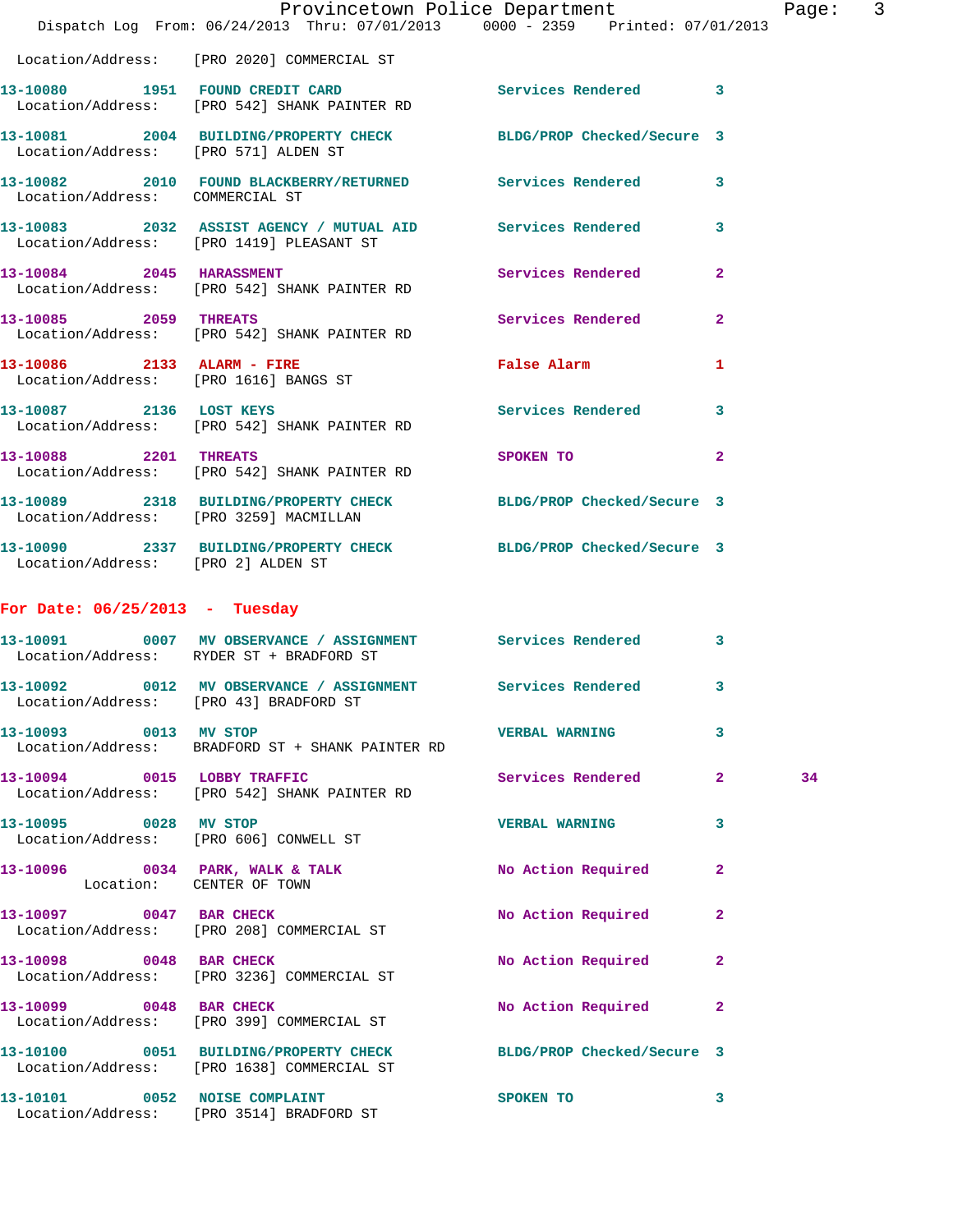|                                                                   | Dispatch Log From: 06/24/2013 Thru: 07/01/2013 0000 - 2359 Printed: 07/01/2013                                   | Provincetown Police Department               | Page: 4 |
|-------------------------------------------------------------------|------------------------------------------------------------------------------------------------------------------|----------------------------------------------|---------|
|                                                                   | 13-10103 0117 PARK, WALK & TALK Services Rendered 2<br>Location/Address: [PRO 105] COMMERCIAL ST                 |                                              |         |
| 13-10104 0123 DISTURBANCE<br>Location/Address: PRINCE ST          |                                                                                                                  | <b>GONE ON ARRIVAL 4.1 SET AND 1.</b>        |         |
|                                                                   |                                                                                                                  | <b>VERBAL WARNING</b><br>3                   |         |
|                                                                   | 13-10106 0210 BUILDING/PROPERTY CHECK BLDG/PROP Checked/Secure 3<br>Location/Address: [PRO 1778] SHANKPAINTER RD |                                              |         |
|                                                                   | 13-10107 0226 BIKE SAFETY<br>Location/Address: [PRO 542] SHANK PAINTER RD                                        | $\mathbf{2}$<br>SPOKEN TO                    |         |
|                                                                   | 13-10108 0502 BUILDING/PROPERTY CHECK BLDG/PROP Checked/Secure 3<br>Location/Address: [PRO 530] SHANKPAINTER RD  |                                              |         |
|                                                                   | 13-10109 0613 SPEED DOLLY DEPLOYED<br>Location/Address: CEMETERY RD + CONWELL ST                                 | No Action Required 3                         |         |
|                                                                   | 13-10110 0621 BUILDING/PROPERTY CHECK BLDG/PROP Checked/Secure 3<br>Location/Address: [PRO 440] HARRY KEMP WAY   |                                              |         |
|                                                                   | 13-10112 0629 ASSIST AGENCY / MUTUAL AID<br>Location/Address: [TRU] PARKER DR + ROUTE 6                          | Taken/Referred to Other 3                    |         |
|                                                                   | 13-10113 0711 MEDICAL EMERGENCY<br>Location/Address: [PRO 440] HARRY KEMP WAY                                    | Transported to Hospital 1                    |         |
|                                                                   | 13-10114 0735 FOUND PURSE/RETURNED Services Rendered 3<br>Location/Address: JOHNSON ST + BRADFORD ST             |                                              |         |
| Location/Address: [PRO 521] ROUTE 6<br>Refer To $P/C$ : 13-109-AR | 13-10115 0751 MV COMPLAINT/I.P./ARREST Arrest(s) Made 2                                                          |                                              | 1       |
|                                                                   | 13-10116 0854 ALARM - GENERAL<br>Location/Address: [PRO 514] RACE POINT RD                                       | <b>Services Rendered</b><br>$\mathbf{1}$     |         |
|                                                                   | 13-10117 0905 FIRE, STRUCTURE<br>Location/Address: [PRO 542] SHANK PAINTER RD                                    | Extinguished<br>1                            |         |
|                                                                   | 13-10118 0942 LOST IPHONE<br>Location/Address: [PRO 105] COMMERCIAL ST                                           | Services Rendered 3                          |         |
|                                                                   | 13-10119 0953 PARKING COMPLAINT / GENERAL GONE ON ARRIVAL 3<br>Location/Address: [PRO 2616] COMMERCIAL ST        |                                              |         |
|                                                                   | 13-10120 0955 FOX VISITS MONUMENT CONFIDENT Services Rendered 2<br>Location/Address: [PRO 444] HIGH POLE HILL    |                                              |         |
|                                                                   | 13-10121 1004 LOST HTC PHONE<br>Location/Address: [PRO 2704] COMMERCIAL ST                                       | Services Rendered<br>3                       |         |
|                                                                   | 13-10122 1008 PARKING COMPLAINT / GENERAL Vehicle Towed 3<br>Location/Address: [PRO 588] SHANK PAINTER RD        |                                              |         |
|                                                                   | 13-10123 1030 ALARM - GENERAL<br>Location/Address: [PRO 2049] BAYBERRY AVE                                       | Services Rendered<br>$\mathbf{1}$            |         |
| 13-10124 1050 MV ACCIDENT                                         | Location/Address: [PRO 1228] COMMERCIAL ST                                                                       | Services Rendered<br>$\mathbf{1}$            |         |
|                                                                   | 13-10125    1105    COMPLAINT<br>Location/Address: [PRO 1953] COMMERCIAL ST                                      | Services Rendered<br>$\overline{\mathbf{3}}$ |         |
| 13-10126 1201 MV ACCIDENT                                         | Location/Address: [PRO 1638] COMMERCIAL ST                                                                       | Services Rendered<br>1                       |         |
| 13-10127 1231 FLIGHT COVERAGE                                     |                                                                                                                  | Services Rendered 2                          |         |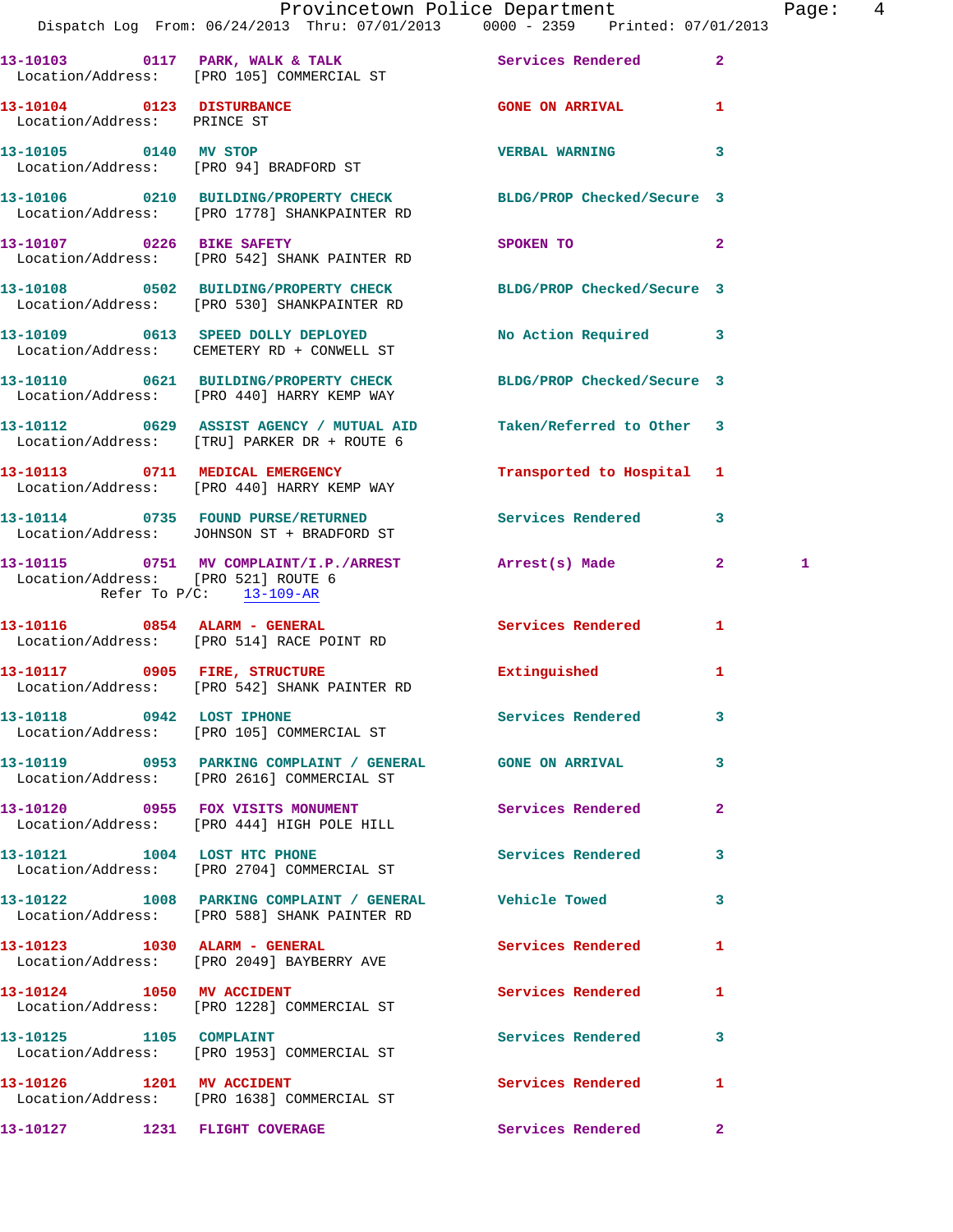|                                      | Provincetown Police Department<br>Dispatch Log From: 06/24/2013 Thru: 07/01/2013 0000 - 2359 Printed: 07/01/2013 |                            |                |
|--------------------------------------|------------------------------------------------------------------------------------------------------------------|----------------------------|----------------|
|                                      | Location/Address: [PRO 516] RACE POINT RD                                                                        |                            |                |
|                                      | 13-10128 1246 ASSAULT/PAST OCCURED<br>Location/Address: [PRO 165] COMMERCIAL ST                                  | Services Rendered          | 1              |
|                                      | 13-10129 1323 MEDICAL EMERGENCY<br>Location/Address: [PRO 433] RYDER ST EXT                                      | <b>PATIENT REFUSAL</b>     | 1              |
|                                      | 13-10130 1337 OVERTURNED KAYAK<br>Location/Address: [PRO 2490] PROVINCELANDS RD                                  | <b>Services Rendered</b>   | 1              |
|                                      | 13-10131 1418 BUILDING/PROPERTY CHECK BLDG/PROP Checked/Secure 3<br>Location/Address: [PRO 2898] JEROME SMITH RD |                            |                |
| Location/Address: [PRO 2521] ROUTE 6 | 13-10132 1520 MV COMPLAINT                                                                                       | Services Rendered          | $\overline{2}$ |
| 13-10133 1524 MV STOP                | Location/Address: [PRO 2519] ROUTE 6                                                                             | No Action Required         | 3              |
|                                      | 13-10134 1524 MV BREAKING & ENTERING<br>Location/Address: [PRO 2977] COMMERCIAL ST                               | Investigated               | $\overline{2}$ |
|                                      | 13-10135 1547 LOST BLACK CAT<br>Location/Address: [PRO 1301] BREWSTER ST                                         | Services Rendered          | $\mathbf{2}$   |
|                                      | 13-10136 1639 STOLEN PROPERTY<br>Location/Address: [PRO 542] SHANK PAINTER RD                                    | Services Rendered          | $\overline{2}$ |
|                                      | 13-10137 1701 COMPLAINT - STREET PERFORMERS SPOKEN TO<br>Location/Address: [PRO 3167] COMMERCIAL ST              |                            | 3              |
|                                      | 13-10138 1709 LOST PASSPORT<br>Location/Address: [PRO 542] SHANK PAINTER RD                                      | <b>Services Rendered</b>   | 3              |
| 13-10139 1750 COMPLAINT              | Location/Address: HARRY KEMP WAY + CONWELL ST                                                                    | Unfounded                  | 3              |
|                                      | 13-10140 1803 COMPLAINT/COMPUTER SCAM Services Rendered<br>Location/Address: [PRO 542] SHANK PAINTER RD          |                            | 3              |
|                                      | 13-10141 1821 ABANDONED PROPERTY<br>Location/Address: [PRO 306] COMMERCIAL ST                                    | <b>Services Rendered</b>   | 3              |
|                                      | 13-10142 1852 LOST HTC BLK CELL PHONE Services Rendered<br>Location/Address: [PRO 542] SHANK PAINTER RD          |                            | 3              |
|                                      | 13-10143 1913 PARKING COMPLAINT / GENERAL GONE ON ARRIVAL<br>Location/Address: W VINE ST + BRADFORD ST           |                            | 3              |
| 13-10144 1925 LOST BACKPACK          | Location/Address: [PRO 542] SHANK PAINTER RD                                                                     | Services Rendered          | 3              |
| 13-10145   1955   COMPLAINT          | Location/Address: [PRO 1836] NELSON AVE                                                                          | <b>Services Rendered</b>   | 3              |
| Location/Address: [PRO 3287] ROUTE 6 | 13-10146 1956 BUILDING/PROPERTY CHECK                                                                            | BLDG/PROP Checked/Secure 3 |                |
|                                      | 13-10147 2030 FOUND TMOBLIE BLK PHONE Services Rendered<br>Location/Address: [PRO 542] SHANK PAINTER RD          |                            | 3              |
|                                      | 13-10148 2115 MV OBSERVANCE / ASSIGNMENT Services Rendered<br>Location/Address: [PRO 2455] SHANKPAINTER RD       |                            | 3              |
|                                      | 13-10149 2116 FOUND SD CARD<br>Location/Address: [PRO 542] SHANK PAINTER RD                                      | <b>Services Rendered</b>   | 3              |
|                                      | 13-10150 2124 MV OBSERVANCE / ASSIGNMENT Services Rendered<br>Location/Address: [PRO 2455] SHANKPAINTER RD       |                            | 3              |

Page: 5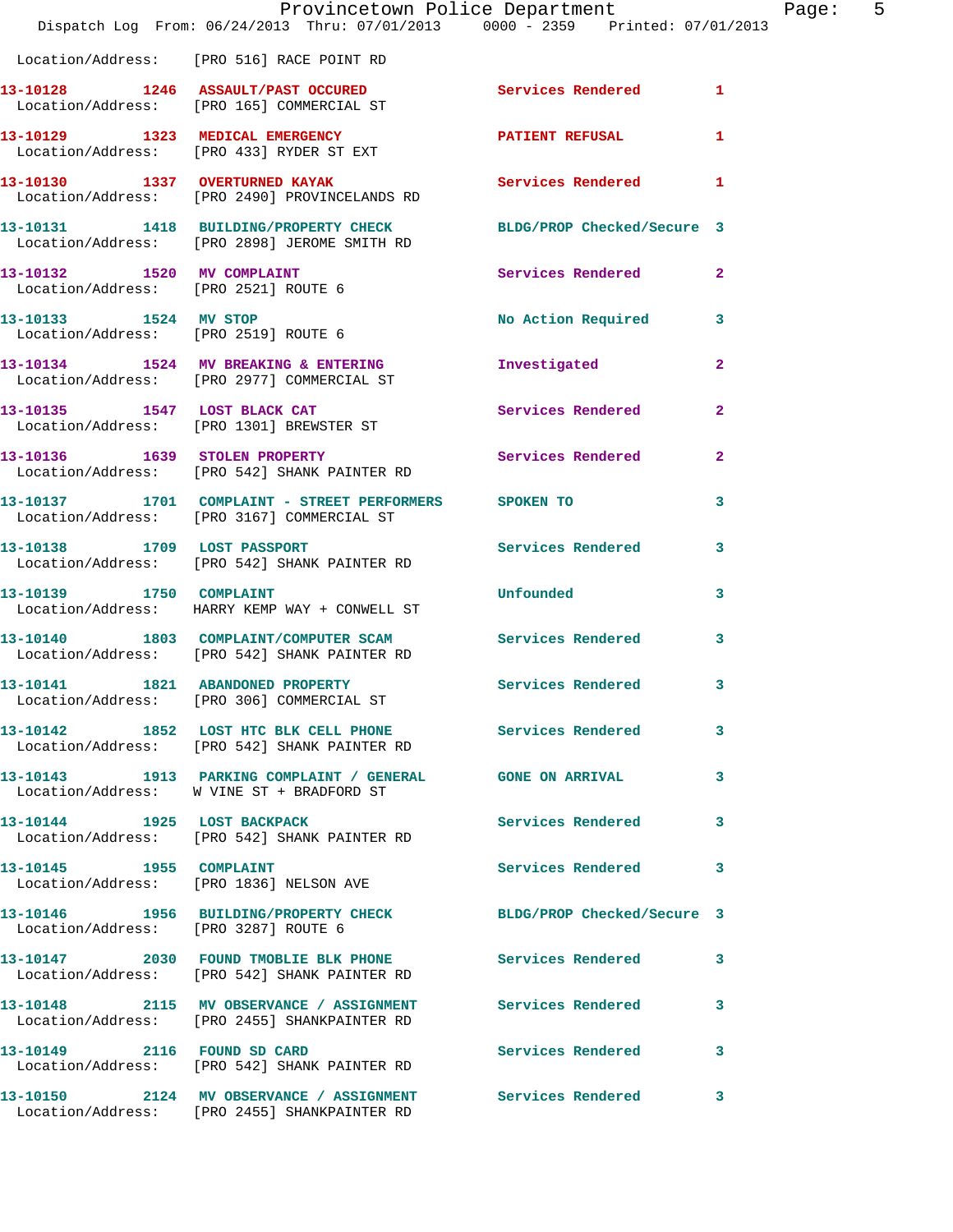|                                                        | Provincetown Police Department<br>Dispatch Log From: 06/24/2013 Thru: 07/01/2013 0000 - 2359 Printed: 07/01/2013     |                            |              | Page            |
|--------------------------------------------------------|----------------------------------------------------------------------------------------------------------------------|----------------------------|--------------|-----------------|
| 13-10151 2128 MV STOP                                  | Location/Address: [PRO 3670] SHANK PAINTER RD                                                                        | <b>VERBAL WARNING</b> 3    |              |                 |
|                                                        | 13-10152 2128 BUILDING/PROPERTY CHECK BLDG/PROP Checked/Secure 3<br>Location/Address: [PRO 2543] MACMILLAN WHARF     |                            |              |                 |
|                                                        | 13-10153 2142 BUILDING/PROPERTY CHECK BLDG/PROP Checked/Secure 3<br>Location/Address: [PRO 1646] WINSLOW ST          |                            |              |                 |
| 13-10154 2151 MV STOP                                  | Location/Address: [PRO 606] CONWELL ST                                                                               | VERBAL WARNING 3           |              |                 |
|                                                        | 13-10155 2229 BUILDING/PROPERTY CHECK BLDG/PROP Checked/Secure 3<br>Location/Address: [PRO 2898] JEROME SMITH RD     |                            |              |                 |
| 13-10156 2348 MV STOP<br>Location/Address: ROUTE 6     |                                                                                                                      | VERBAL WARNING 3           |              |                 |
| Location/Address: [PRO 2539] RYDER ST                  | 13-10157 2354 BUILDING/PROPERTY CHECK BLDG/PROP Checked/Secure 3                                                     |                            |              |                 |
| For Date: $06/26/2013$ - Wednesday                     |                                                                                                                      |                            |              |                 |
|                                                        | 13-10158 0000 BUILDING/PROPERTY CHECK BLDG/PROP Checked/Secure 3<br>Location/Address: [PRO 1638] COMMERCIAL ST       |                            |              |                 |
|                                                        | 13-10159 0007 BUILDING/PROPERTY CHECK BLDG/PROP Checked/Secure 3<br>Location/Address: [PRO 3259] MACMILLAN           |                            |              |                 |
|                                                        | 13-10160 0022 MV OBSERVANCE / ASSIGNMENT Services Rendered 3<br>Location/Address: RYDER ST + BRADFORD ST             |                            |              |                 |
|                                                        | 13-10161 0037 BUILDING/PROPERTY CHECK BLDG/PROP Checked/Secure 3<br>Location/Address: [PRO 3296] SHANKPAINTER RD     |                            |              |                 |
|                                                        | 13-10162 0041 BUILDING/PROPERTY CHECK BLDG/PROP Checked/Secure 3<br>Location/Address: [PRO 1778] SHANKPAINTER RD     |                            |              |                 |
|                                                        | $13 - 10163$ 0053 POSSIBLE B & E<br>Location/Address: [PRO 3265] COMMERCIAL ST                                       | Unfounded                  | $\mathbf{2}$ |                 |
| 13-10164 0116 MV STOP<br>Location/Address: BRADFORD ST |                                                                                                                      | <b>VERBAL WARNING</b>      | 3            |                 |
| 13-10165 0126 MV STOP<br>Location/Address: BRADFORD ST |                                                                                                                      | VERBAL WARNING 3           |              |                 |
|                                                        | 13-10166 0134 LOBBY TRAFFIC<br>Location/Address: [PRO 542] SHANK PAINTER RD                                          | Services Rendered 2        |              | 32 <sub>1</sub> |
| Location/Address: CARNES LN                            | 13-10167 0137 MEDICAL EMERGENCY                                                                                      | Transported to Hospital 1  |              |                 |
|                                                        | 13-10168       0143   MV OBSERVANCE / ASSIGNMENT       Services Rendered<br>Location/Address: [PRO 2577] BRADFORD ST |                            | 3            |                 |
|                                                        | 13-10170 0205 BUILDING/PROPERTY CHECK<br>Location/Address: [PRO 2483] COMMERCIAL ST                                  | BLDG/PROP Checked/Secure 3 |              |                 |
| 13-10171 0221 HAZARDS<br>Location/Address: ROUTE 6     |                                                                                                                      | Services Rendered          | $\mathbf{2}$ |                 |
|                                                        | 13-10173 0601 SPEED DOLLY DEPLOYED No Action Required 3<br>Location/Address: CONWELL ST + CEMETERY RD                |                            |              |                 |
| 13-10174 0606 SERVE WARRANT                            | Location/Address: [PRO 1061] PILGRIM HEIGHTS RD<br>Refer To Arrest: 13-110-AR                                        | Arrest(s) Made 3           |              |                 |
|                                                        |                                                                                                                      |                            |              |                 |

**13-10176 0746 COURT TRANSPORT Taken/Referred to Other 3** 

age: 6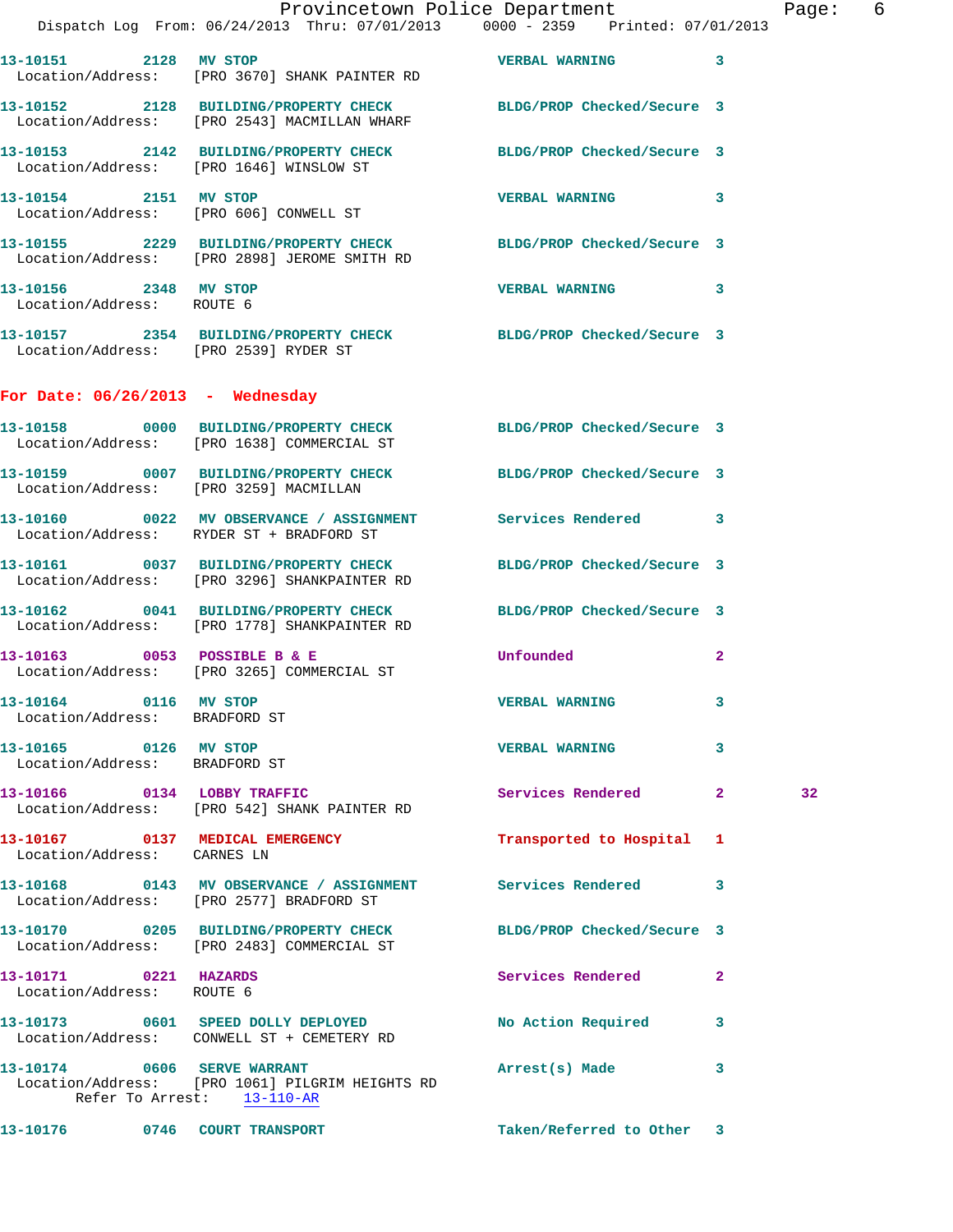|                                                                | Dispatch Log From: 06/24/2013 Thru: 07/01/2013 0000 - 2359 Printed: 07/01/2013                              | Provincetown Police Department |                | Pag |
|----------------------------------------------------------------|-------------------------------------------------------------------------------------------------------------|--------------------------------|----------------|-----|
|                                                                | Location/Address: [PRO 542] SHANK PAINTER RD                                                                |                                |                |     |
|                                                                | 13-10177 0857 PARK, WALK & TALK<br>Location: [PRO 3431] LOPES SQUARE                                        | Services Rendered              | $\overline{2}$ |     |
|                                                                | 13-10178 0926 BUILDING/PROPERTY CHECK BLDG/PROP Checked/Secure 3<br>Location/Address: [PRO 571] ALDEN ST    |                                |                |     |
|                                                                | 13-10179 0944 STREET SWEEP TOWS<br>Location/Address: [PRO 1702] COMMERCIAL ST                               | Vehicle Towed                  | $\overline{2}$ |     |
| Location/Address: [PRO 571] ALDEN ST                           | 13-10180 1017 BUILDING/PROPERTY CHECK BLDG/PROP Checked/Secure 3                                            |                                |                |     |
|                                                                | 13-10181 1032 BUILDING/PROPERTY CHECK BLDG/PROP Checked/Secure 3<br>Location/Address: [PRO 3287] ROUTE 6    |                                |                |     |
|                                                                | 13-10182 1043 MV OBSERVANCE / ASSIGNMENT Services Rendered<br>Location/Address: SHANK PAINTER RD + COURT ST |                                | 3              |     |
|                                                                | 13-10183 1046 PARK, WALK & TALK Services Rendered<br>Location/Address: [PRO 537] SHANK PAINTER RD           |                                | $\mathbf{2}$   |     |
|                                                                | 13-10184 1055 PARKED MV/MINOR<br>Location/Address: [PRO 542] SHANK PAINTER RD                               | <b>Services Rendered</b>       | 1              |     |
|                                                                | 13-10185 1112 MV OBSERVANCE / ASSIGNMENT Services Rendered<br>Location/Address: SHANK PAINTER RD + COURT ST |                                | 3              |     |
|                                                                | 13-10186 1121 MV PARKING COMPLAINT<br>Location/Address: [PRO 825] COMMERCIAL ST                             | Services Rendered              | $\overline{a}$ |     |
| 13-10187 1145 LOOSE DOG                                        | Location/Address: [PRO 751] BRADFORD ST                                                                     | Services Rendered              | $\overline{a}$ |     |
|                                                                | 13-10188 1156 LOST SHOULDER BAG/FOUND Services Rendered<br>Location/Address: [PRO 3231] BRADFORD ST         |                                | 3              |     |
| 13-10189 1206 MV COMPLAINT<br>Location/Address: OAK DR         |                                                                                                             | <b>VERBAL WARNING</b>          | $\mathbf{2}$   |     |
| 13-10190 1255 FLIGHT COVERAGE                                  | Location/Address: [PRO 516] RACE POINT RD                                                                   | <b>Services Rendered</b> 2     |                | 1   |
|                                                                | 13-10192 1317 HEAT EXHAUSTION<br>Location/Address: [PRO 394] COMMERCIAL ST                                  | PATIENT REFUSAL                | 1              |     |
| 13-10191 1320 MV STOP<br>Location/Address: [PRO 2519] ROUTE 6  |                                                                                                             | <b>VERBAL WARNING</b>          | 3              |     |
| 13-10193 1353 PEDICAB STOP                                     | Location/Address: [PRO 3456] RYDER ST EXT                                                                   | <b>VERBAL WARNING</b>          | 3              |     |
|                                                                | 13-10194 1411 MEDICAL EMERGENCY<br>Location/Address: [PRO 1778] SHANK PAINTER RD                            | <b>Services Rendered</b>       | 1              |     |
|                                                                | 13-10195 1444 LEG LACERATION<br>Location/Address: [PRO 106] COMMERCIAL ST                                   | Services Rendered              | 1              |     |
|                                                                | 13-10196 1521 SUSPICIOUS ACTIVITY<br>Location/Address: [PRO 823] COMMERCIAL ST                              | <b>Services Rendered</b>       | 2              |     |
| 13-10197 1530 MISSING ITEMS<br>Location/Address: COMMERCIAL ST |                                                                                                             | Services Rendered              | 3              |     |
|                                                                | 13-10198 1540 BUILDING/PROPERTY CHECK<br>Location/Address: [PRO 2494] BRADFORD ST                           | BLDG/PROP Checked/Secure 3     |                |     |
|                                                                | 13-10199 1547 LOST KODAK DIGITAL CAMERA Services Rendered<br>Location/Address: [PRO 105] COMMERCIAL ST      |                                | 3              |     |

age: 7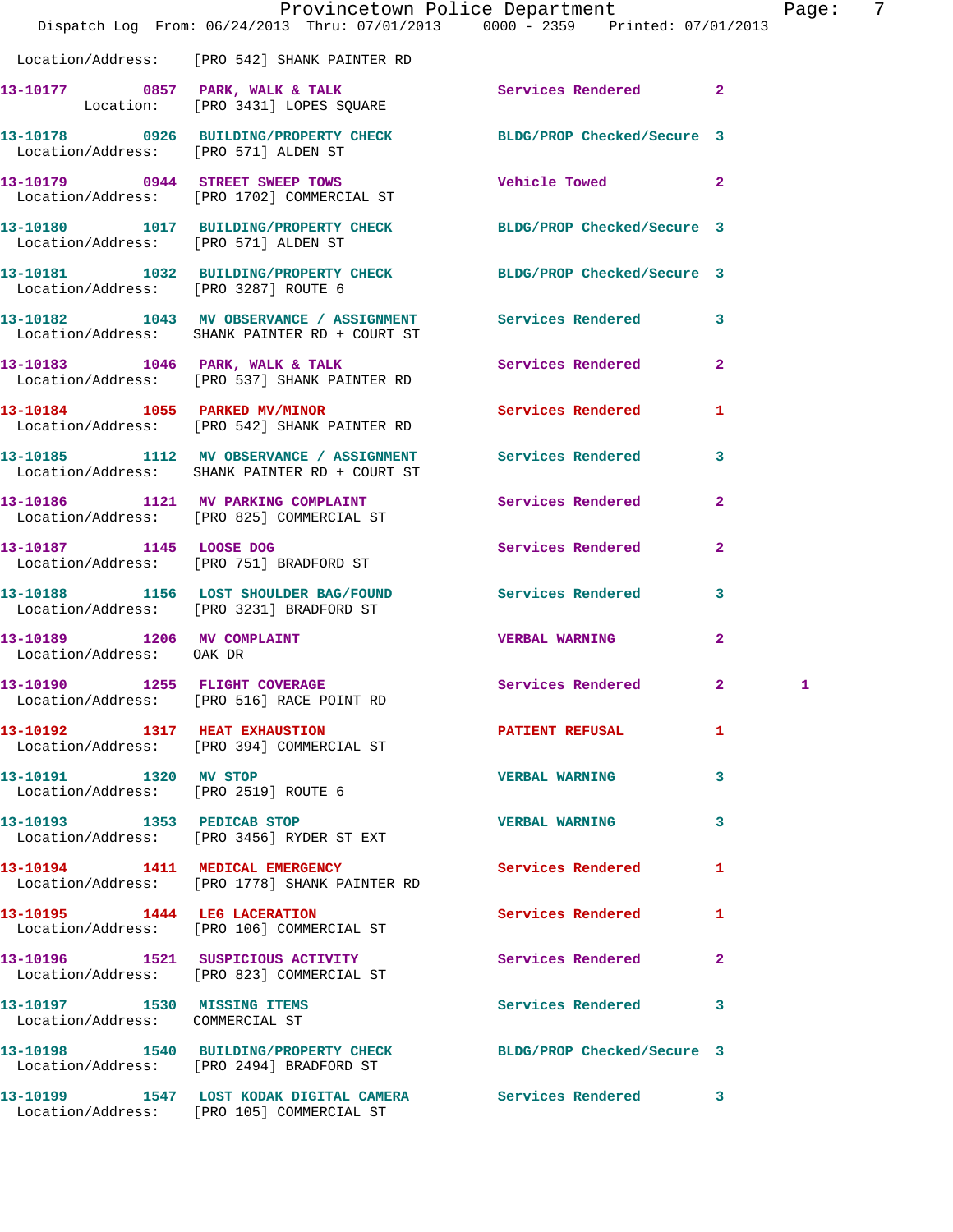|                                                               | Provincetown Police Department<br>Dispatch Log From: 06/24/2013 Thru: 07/01/2013 0000 - 2359 Printed: 07/01/2013 |                           | Page: 8        |
|---------------------------------------------------------------|------------------------------------------------------------------------------------------------------------------|---------------------------|----------------|
|                                                               |                                                                                                                  |                           |                |
|                                                               | 13-10208 1548 FOUND KEYS ATLANTIC BAY SOTHEB Services Rendered 3<br>Location/Address: [PRO 150] COMMERCIAL ST    |                           |                |
| 13-10200 1602 HARASSMENT                                      | Location/Address: [PRO 542] SHANK PAINTER RD                                                                     | Services Rendered 2       |                |
|                                                               | 13-10201 1620 MV OBSERVANCE / ASSIGNMENT Services Rendered 3<br>Location/Address: HARRY KEMP WAY + HOWLAND ST    |                           |                |
| 13-10202 1632 MV STOP                                         | Location/Address: [PRO 446] HOWLAND ST                                                                           | Citation/Warning Issued 3 |                |
|                                                               | 13-10203 1707 MEDICAL EMERGENCY<br>Location/Address: [PRO 197] COMMERCIAL ST                                     | Transported to Hospital 1 |                |
|                                                               | 13-10204 1727 FLIGHT COVERAGE<br>Location/Address: [PRO 516] RACE POINT RD                                       | Services Rendered 2       |                |
|                                                               | 13-10205 1741 ASSIST AGENCY / MUTUAL AID Services Rendered 3<br>Location/Address: [PRO 3259] MACMILLAN WHARF     |                           |                |
|                                                               | 13-10206 1800 BIKE ACCIDENT<br>Location/Address: [PRO 3296] SHANK PAINTER RD                                     | <b>Services Rendered</b>  | $\overline{2}$ |
|                                                               | 13-10209 1812 LOST BROWN LEATHER WALLET Services Rendered 3<br>Location/Address: [PRO 3746] BRADFORD ST EXT      |                           |                |
|                                                               | 13-10207 1824 MV STOP<br>Location/Address: COOK ST + BRADFORD ST                                                 | <b>VERBAL WARNING</b>     | 3              |
| Location/Address: BAYVIEW AVE                                 | 13-10223 1943 LOOSE DOG/RETURNED Services Rendered 2                                                             |                           |                |
|                                                               | 13-10210 1955 ALARM - GENERAL<br>Location/Address: [PRO 440] HARRY KEMP WAY                                      | Services Rendered 1       |                |
|                                                               | 13-10211 2012 BUILDING/PROPERTY CHECK BLDG/PROP Checked/Secure 3<br>Location/Address: [PRO 440] HARRY KEMP WAY   |                           |                |
|                                                               | 13-10212 2023 PARK, WALK & TALK<br>Location/Address: [PRO 105] COMMERCIAL ST                                     | Services Rendered 2       |                |
| 13-10213 2046 MV COMPLAINT                                    | Location/Address: [PRO 526] RYDER ST EXT                                                                         | <b>EXERGED MARNING 2</b>  |                |
|                                                               | 13-10214 2056 BUILDING/PROPERTY CHECK Services Rendered 3<br>Location/Address: [PRO 175] COMMERCIAL ST           |                           |                |
| Location/Address: [PRO 444] HIGH POLE                         | 13-10215 2105 BUILDING/PROPERTY CHECK BLDG/PROP Checked/Secure 3                                                 |                           |                |
| 13-10216 2110 MV STOP                                         | Location/Address: [PRO 106] COMMERCIAL ST                                                                        | <b>VERBAL WARNING</b>     | 3              |
| 13-10217 2116 ANIMAL CALL<br>Location/Address: WAREHAM ST     |                                                                                                                  | Services Rendered 2       |                |
|                                                               | 13-10224 2117 BUILDING/PROPERTY CHECK BLDG/PROP Checked/Secure 3<br>Location/Address: [PRO 306] COMMERCIAL ST    |                           |                |
| 13-10218 2119 MV STOP                                         | Location/Address: BRADFORD ST EXT + CREEK HILL RD                                                                | <b>VERBAL WARNING</b>     | 3              |
| 13-10219 2133 MV STOP<br>Location/Address: [PRO 2513] ROUTE 6 |                                                                                                                  | <b>VERBAL WARNING</b>     | 3              |
|                                                               | 13-10220 2145 MEDICAL EMERGENCY<br>Location/Address: [PRO 2144] CONWELL ST                                       | Services Rendered 1       |                |
|                                                               | 13-10221 2147 BUILDING/PROPERTY CHECK BLDG/PROP Checked/Secure 3<br>Location/Address: [PRO 519] RACE POINT RD    |                           |                |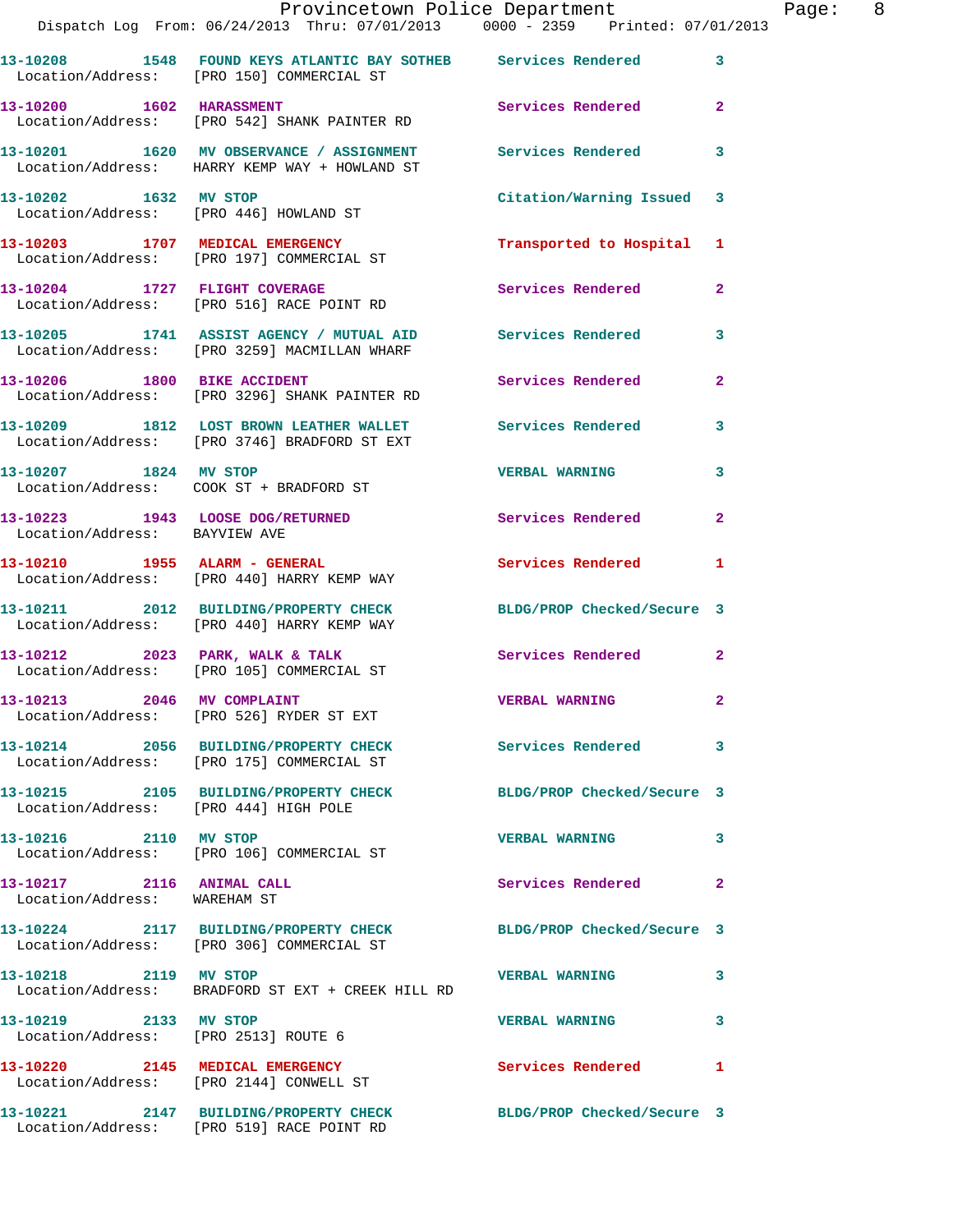|                                   | 13-10222 2158 BUILDING/PROPERTY CHECK<br>Location/Address: [PRO 3609] COMMERCIAL ST                              | BLDG/PROP Checked/Secure 3 |              |    |
|-----------------------------------|------------------------------------------------------------------------------------------------------------------|----------------------------|--------------|----|
|                                   | 13-10225 2309 BUILDING/PROPERTY CHECK BLDG/PROP Checked/Secure 3<br>Location/Address: [PRO 16] BRADFORD ST       |                            |              |    |
|                                   | 13-10226 2317 BUILDING/PROPERTY CHECK<br>Location/Address: [PRO 175] COMMERCIAL ST                               | BLDG/PROP Checked/Secure 3 |              |    |
|                                   | 13-10227 2329 BUILDING/PROPERTY CHECK BLDG/PROP Checked/Secure 3<br>Location/Address: [PRO 530] SHANKPAINTER RD  |                            |              |    |
| 13-10228 2357 MV STOP             | Location/Address: PEARL ST + BRADFORD ST                                                                         | <b>VERBAL WARNING</b>      | 3            |    |
| For Date: $06/27/2013$ - Thursday |                                                                                                                  |                            |              |    |
|                                   | 13-10229 0010 PARK, WALK & TALK<br>Location/Address: [PRO 105] COMMERCIAL ST                                     | Services Rendered          | $\mathbf{2}$ |    |
|                                   | 13-10230 0010 SUSPICIOUS ACTIVITY<br>Location/Address: [PRO 539] SHANK PAINTER RD                                | <b>GONE ON ARRIVAL</b>     | 2            |    |
| 13-10231 0035 MV STOP             | Location/Address: [PRO 731] BRADFORD ST                                                                          | Citation/Warning Issued 3  |              |    |
|                                   | 13-10232 0054 MV OBSERVANCE / ASSIGNMENT Services Rendered<br>Location/Address: BRADFORD ST + STANDISH ST        |                            | 3            |    |
|                                   | 13-10233 0142 NOISE COMPLAINT<br>Location/Address: [PRO 302] COMMERCIAL ST                                       | <b>Services Rendered</b>   | 3            |    |
|                                   | 13-10234 0145 PARK, WALK & TALK<br>Location/Address: [PRO 165] COMMERCIAL ST                                     | Services Rendered          | $\mathbf{2}$ |    |
|                                   | 13-10235 0152 BUILDING/PROPERTY CHECK BLDG/PROP Checked/Secure 3<br>Location/Address: [PRO 2543] MACMILLAN WHARF |                            |              |    |
|                                   | 13-10236 0158 LOBBY TRAFFIC<br>Location/Address: [PRO 542] SHANK PAINTER RD                                      | Services Rendered 2        |              | 23 |
|                                   | 13-10237 0225 BUILDING/PROPERTY CHECK BLDG/PROP Checked/Secure 3<br>Location/Address: [PRO 444] HIGH POLE        |                            |              |    |
|                                   | 13-10238 0433 ALARM - GENERAL<br>Location/Address: [PRO 697] AUNT SUKEYS WAY                                     | Services Rendered          | 1            |    |
|                                   | Location/Address: [PRO 2737] COMMERCIAL ST                                                                       | Services Rendered          | 1            |    |
|                                   | 13-10240 0514 BUILDING/PROPERTY CHECK BLDG/PROP Checked/Secure 3<br>Location/Address: [PRO 545] SHANKPAINTER RD  |                            |              |    |
|                                   | 13-10241 0515 BUILDING/PROPERTY CHECK<br>Location/Address: [PRO 3296] SHANKPAINTER RD                            | BLDG/PROP Checked/Secure 3 |              |    |
|                                   | 13-10242 0525 BUILDING/PROPERTY CHECK BLDG/PROP Checked/Secure 3<br>Location/Address: [PRO 440] HARRY KEMP WAY   |                            |              |    |
|                                   | 13-10243 0537 MV OBSERVANCE / ASSIGNMENT Services Rendered<br>Location/Address: [PRO 2513] ROUTE 6               |                            | 3            |    |
|                                   | 13-10244 0543 BUILDING/PROPERTY CHECK<br>Location/Address: [PRO 488] MAYFLOWER ST                                | <b>Services Rendered</b>   | 3            |    |
|                                   | 13-10245 0720 BUILDING/PROPERTY CHECK Services Rendered<br>Location/Address: [PRO 391] COMMERCIAL ST             |                            | 3            |    |
|                                   | 13-10246      0731  BUILDING/PROPERTY CHECK        BLDG/PROP Checked/Secure 3                                    |                            |              |    |
|                                   |                                                                                                                  |                            |              |    |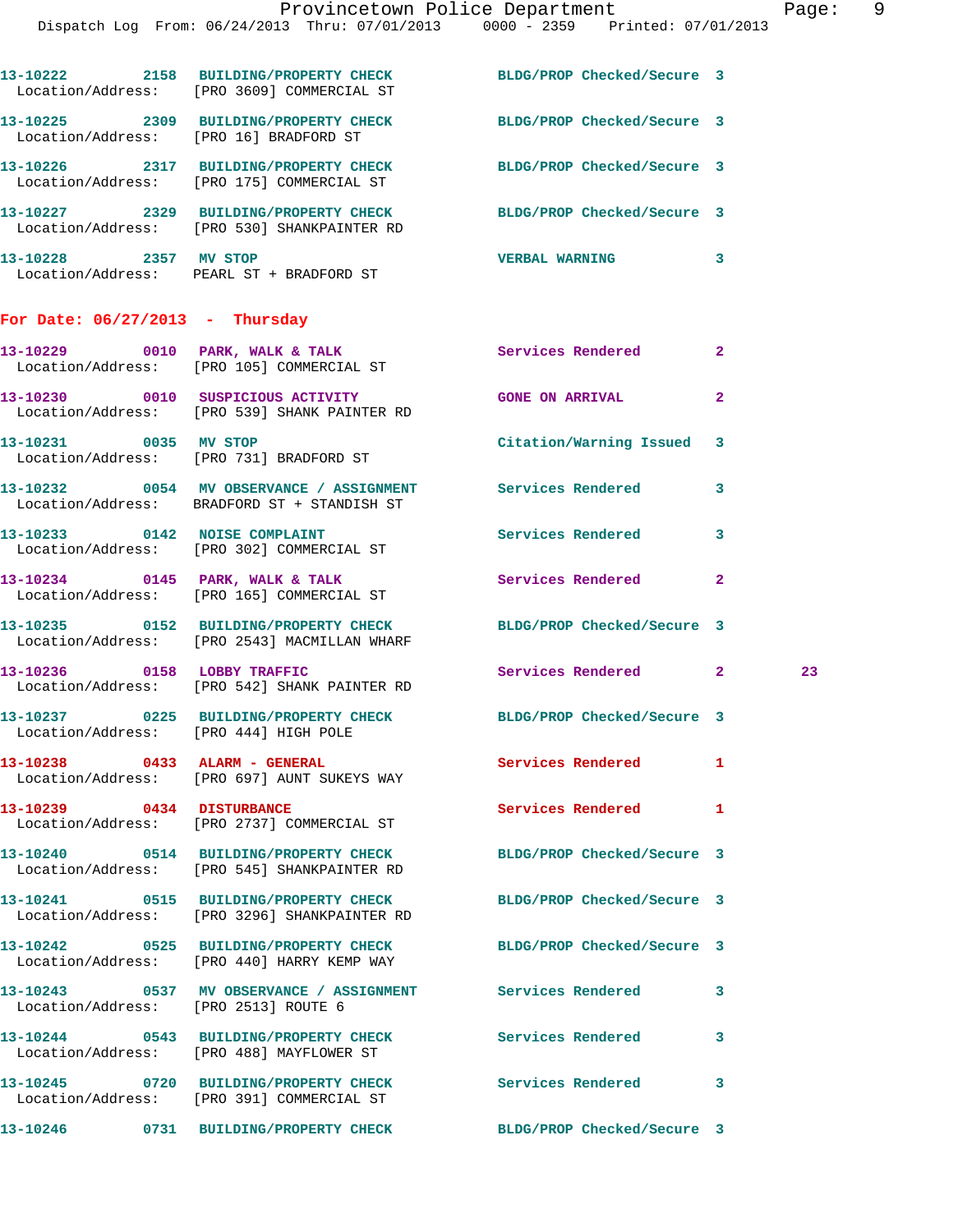|                                                                          | Provincetown Police Department<br>Dispatch Log From: 06/24/2013 Thru: 07/01/2013 0000 - 2359 Printed: 07/01/2013 |                            |                |
|--------------------------------------------------------------------------|------------------------------------------------------------------------------------------------------------------|----------------------------|----------------|
| Location/Address: [PRO 3287] ROUTE 6                                     |                                                                                                                  |                            |                |
|                                                                          | 13-10247 0806 BUILDING/PROPERTY CHECK<br>Location/Address: [PRO 2500] COMMERCIAL ST                              | BLDG/PROP Checked/Secure 3 |                |
| Location/Address: [PRO 2521] ROUTE 6                                     | 13-10248 0815 MV OBSERVANCE / ASSIGNMENT Services Rendered                                                       |                            | 3              |
| 13-10249 0827 VERBAL SPEED<br>Location/Address: BRADFORD ST              |                                                                                                                  | <b>VERBAL WARNING</b>      | 3              |
|                                                                          | 13-10250 0833 BUILDING/PROPERTY CHECK<br>Location/Address: [PRO 2483] COMMERCIAL ST                              | BLDG/PROP Checked/Secure 3 |                |
|                                                                          | 13-10251 0903 BUILDING/PROPERTY CHECK<br>Location/Address: [PRO 2206] COMMERCIAL ST                              | BLDG/PROP Checked/Secure 3 |                |
|                                                                          | 13-10252 0941 MV COMPLAINT<br>Location/Address: HANCOCK ST + BRADFORD ST                                         | Services Rendered          | $\mathbf{2}$   |
|                                                                          | 13-10254 0957 BUILDING/PROPERTY CHECK<br>Location/Address: [PRO 3318] CEMETERY RD                                | BLDG/PROP Checked/Secure 3 |                |
|                                                                          | 13-10255 1000 PARK, WALK & TALK<br>Location/Address: [PRO 3296] SHANK PAINTER RD                                 | <b>Services Rendered</b>   | $\mathbf{2}$   |
| 13-10256 1124 PARK, WALK & TALK                                          | Location/Address: [PRO 537] SHANK PAINTER RD                                                                     | Services Rendered          | $\mathbf{2}$   |
| 13-10257 1134 MV COMPLAINT<br>Location/Address: [PRO 2479] ROUTE 6       |                                                                                                                  | Services Rendered          | $\overline{2}$ |
|                                                                          | 13-10258 1154 BUILDING/PROPERTY CHECK<br>Location/Address: [PRO 3317] CEMETERY RD                                | BLDG/PROP Checked/Secure 3 |                |
|                                                                          | 13-10259 1158 PARKING COMPLAINT / GENERAL GONE ON ARRIVAL<br>Location/Address: [PRO 1976] COMMERCIAL ST          |                            | 3              |
| 13-10260 1219 MV COMPLAINT                                               | Location/Address: [PRO 667] COMMERCIAL ST                                                                        | Services Rendered          | $\mathbf{2}$   |
| 13-10261 1230 MEDICAL EMERGENCY<br>Location/Address: [PRO 779] BROWNE ST |                                                                                                                  | Services Rendered          | 1              |
|                                                                          | 13-10262 1244 LOST WALLET/PASSPORT/FOUND<br>Location/Address: [PRO 542] SHANK PAINTER RD                         | No Action Required         | 3              |
| 13-10263 1310 WELL-BEING CHECK                                           | Location/Address: [PRO 542] SHANK PAINTER RD                                                                     | <b>Services Rendered</b>   | 3              |
|                                                                          | 13-10265 1317 HOSPITAL TRANSPORT<br>Location/Address: [PRO 444] HIGH POLE HILL                                   | Transported to Hospital    | 1              |
| 13-10266 1347 GENERAL INFO                                               |                                                                                                                  | Services Rendered          | 3              |
| 13-10267                                                                 | 1423 BIRD COMPLAINT<br>Location/Address: [PRO 3650] BRADFORD ST                                                  | Services Rendered          | 2              |
|                                                                          | 13-10268 1526 PARKING COMP M/V BLOCKING<br>Location/Address: [PRO 850] COMMERCIAL ST                             | Citation/Warning Issued    | 3              |
|                                                                          | 13-10269 1549 BUILDING/PROPERTY CHECK<br>Location/Address: [PRO 391] COMMERCIAL ST                               | <b>Services Rendered</b>   | 3              |
| Location/Address: [OT] N WASHINGTON ST                                   | 13-10270 1551 ASSIST AGENCY / MUTUAL AID Taken/Referred to Other                                                 |                            | 3              |
| Location/Address: COMMERCIAL ST                                          | 13-10272 1619 LOST/MISSING PURSE/RETURNED Investigated                                                           |                            | 3              |
|                                                                          |                                                                                                                  | No Action Required         | $\mathbf{2}$   |

Page:  $10$ <br> $13$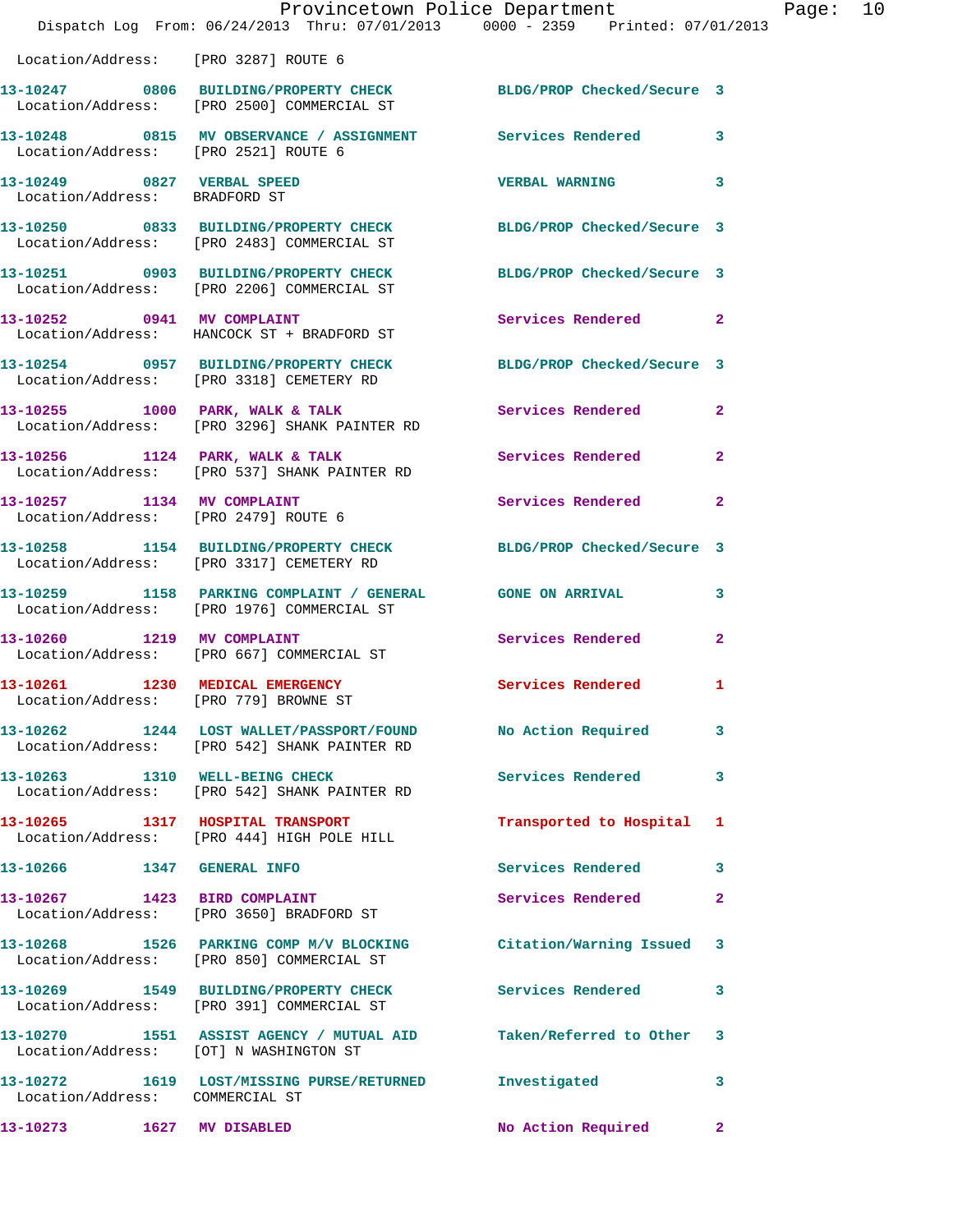|                                                                                                           |                                                                                                                 | Provincetown Police Department |              | Page: 11 |  |
|-----------------------------------------------------------------------------------------------------------|-----------------------------------------------------------------------------------------------------------------|--------------------------------|--------------|----------|--|
|                                                                                                           | Dispatch Log From: 06/24/2013 Thru: 07/01/2013 0000 - 2359 Printed: 07/01/2013                                  |                                |              |          |  |
|                                                                                                           | Location/Address: [PRO 208] COMMERCIAL ST                                                                       |                                |              |          |  |
|                                                                                                           | 13-10274 1643 PARKING COMPLAINT / GENERAL Services Rendered 3<br>Location/Address: [PRO 2885] COMMERCIAL ST     |                                |              |          |  |
|                                                                                                           | 13-10275 1721 LARCENY OF MONEY<br>Location/Address: [PRO 3296] SHANK PAINTER RD                                 | SPOKEN TO                      | $\mathbf{2}$ |          |  |
| Location/Address: RYDER ST                                                                                | 13-10277 1727 TRAFFIC CONTROL 13-10277 No Action Required 3                                                     |                                |              |          |  |
|                                                                                                           | 13-10276 1728 NOISE COMPLAINT<br>Location/Address: [PRO 1261] COMMERCIAL ST                                     | SPOKEN TO                      | 3            |          |  |
|                                                                                                           | 13-10278 1803 FOUND VISA CARD-DESTROYED No Action Required 3<br>Location/Address: [PRO 542] SHANK PAINTER RD    |                                |              |          |  |
|                                                                                                           | 13-10279 1831 MEDICAL EMERGENCY<br>Location/Address: [PRO 399] COMMERCIAL ST                                    | PATIENT REFUSAL 1              |              |          |  |
|                                                                                                           | 13-10281 2010 NOISE COMPLAINT<br>Location/Address: [PRO 2577] BRADFORD ST                                       | No Action Required             | 3            |          |  |
|                                                                                                           | 13-10282 2013 BUILDING/PROPERTY CHECK BLDG/PROP Checked/Secure 3<br>Location/Address: [PRO 530] SHANKPAINTER RD |                                |              |          |  |
| Location/Address: [PRO 2521] ROUTE 6                                                                      | 13-10283 2020 MV OBSERVANCE / ASSIGNMENT No Action Required                                                     |                                | -3           |          |  |
|                                                                                                           | 13-10284 2028 MEDICAL EMERGENCY<br>Location/Address: [PRO 2977] COMMERCIAL ST                                   | Transported to Hospital 1      |              |          |  |
| 13-10285 2134 MV COMPLAINT                                                                                | Location/Address: BRADFORD ST + MILLER HILL RD                                                                  | <b>VERBAL WARNING</b>          | $\mathbf{2}$ |          |  |
| 13-10286 2156 MV STOP                                                                                     | Location/Address: [PRO 1886] BRADFORD ST                                                                        | VERBAL WARNING 3               |              |          |  |
|                                                                                                           | 13-10287 2203 BUILDING/PROPERTY CHECK BLDG/PROP Checked/Secure 3<br>Location/Address: [PRO 2494] BRADFORD ST    |                                |              |          |  |
|                                                                                                           | 13-10288 2206 BUILDING/PROPERTY CHECK BLDG/PROP Checked/Secure 3<br>Location/Address: [PRO 175] COMMERCIAL ST   |                                |              |          |  |
|                                                                                                           | 13-10289 2206 BUILDING/PROPERTY CHECK BLDG/PROP Checked/Secure 3<br>Location/Address: [PRO 519] RACE POINT RD   |                                |              |          |  |
|                                                                                                           | 13-10290 2237 BUILDING/PROPERTY CHECK<br>Location/Address: [PRO 3256] COMMERCIAL ST                             | BLDG/PROP Checked/Secure 3     |              |          |  |
| 13-10291 2239 2X MISSING<br>Location/Address: RYDER ST                                                    |                                                                                                                 | Services Rendered 1            |              |          |  |
|                                                                                                           | 13-10292 2325 DISTURBANCE<br>Location/Address: [PRO 105] COMMERCIAL ST                                          | Unfounded                      | 1            |          |  |
| 13-10293 2340 MV STOP                                                                                     | Location/Address: CENTER ST + BRADFORD ST                                                                       | <b>VERBAL WARNING</b>          | 3            |          |  |
|                                                                                                           | Location/Address: [PRO 57] BRADFORD ST                                                                          | Taken/Referred to Other 1      |              |          |  |
|                                                                                                           | 13-10294 2344 BUILDING/PROPERTY CHECK BLDG/PROP Checked/Secure 3                                                |                                |              |          |  |
| 13-10295 2343 ALARM - GENERAL<br>Location/Address: [PRO 444] HIGH POLE<br>For Date: $06/28/2013$ - Friday |                                                                                                                 |                                |              |          |  |

**13-10296 0004 NOISE COMPLAINT Services Rendered 3**  Location/Address: [PRO 3276] COMMERCIAL ST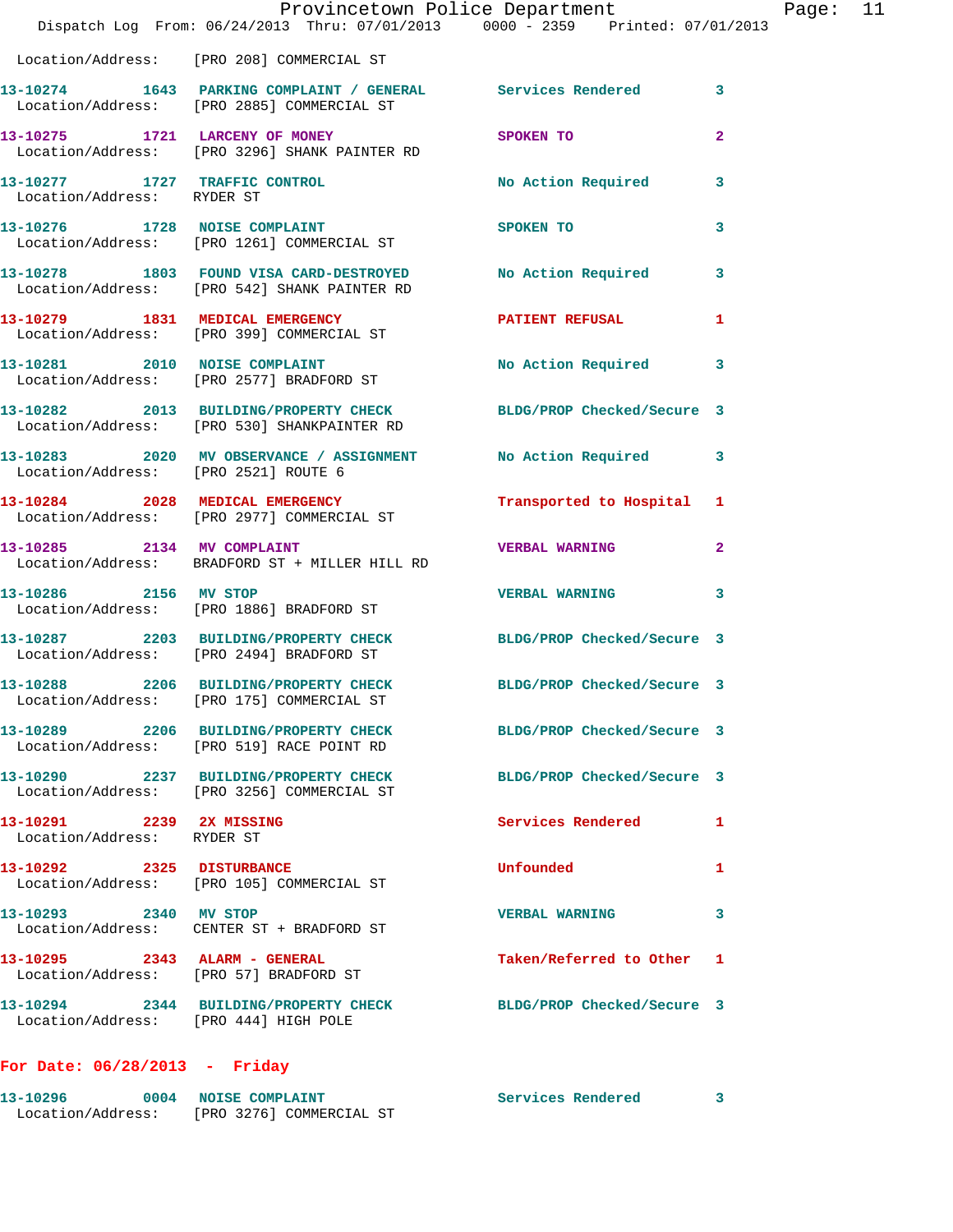|                                        | Provincetown Police Department<br>Dispatch Log From: 06/24/2013 Thru: 07/01/2013 0000 - 2359 Printed: 07/01/2013 |                       |                | Page: 12 |  |
|----------------------------------------|------------------------------------------------------------------------------------------------------------------|-----------------------|----------------|----------|--|
|                                        | 13-10298 0014 BY-LAW VIOLATION VERBAL WARNING<br>Location/Address: [PRO 526] RYDER ST EXT                        |                       | $\mathbf{2}$   |          |  |
|                                        | 13-10299 0041 MV OBSERVANCE / ASSIGNMENT Services Rendered 3<br>Location/Address: BRADFORD ST + RYDER ST         |                       |                |          |  |
|                                        | 13-10300 0046 BY-LAW VIOLATION<br>Location/Address: [PRO 3609] COMMERCIAL ST                                     | <b>VERBAL WARNING</b> | $\mathbf{2}$   |          |  |
| 13-10301 0054 MV STOP                  | Location/Address: [PRO 37] BRADFORD ST                                                                           | <b>VERBAL WARNING</b> | 3              |          |  |
| 13-10302 0108 MV STOP                  | Location/Address: BRADFORD ST EXT + PROVINCELANDS RD                                                             | <b>VERBAL WARNING</b> | 3              |          |  |
|                                        | 13-10303 0118 BY-LAW VIOLATION<br>Location/Address: [PRO 526] RYDER ST EXT                                       | No Action Required    | $\mathbf{2}$   |          |  |
|                                        | 13-10304 0119 TRAFFIC CONTROL<br>Location/Address: [PRO 165] COMMERCIAL ST                                       | No Action Required 3  |                |          |  |
|                                        | 13-10305 0133 BIKE ACCIDENT<br>Location/Address: PRINCE ST + BRADFORD ST                                         | Services Rendered     | $\overline{2}$ |          |  |
|                                        | 13-10306 0141 BUILDING/PROPERTY CHECK BLDG/PROP Checked/Secure 3<br>Location/Address: [PRO 391] COMMERCIAL ST    |                       |                |          |  |
|                                        | 13-10307 0200 BUILDING/PROPERTY CHECK BLDG/PROP Checked/Secure 3<br>Location/Address: [PRO 3163] WINTHROP ST     |                       |                |          |  |
|                                        | 13-10308 0218 FOUND BIKE/RETURNED Services Rendered 2<br>Location/Address: [PRO 859] COMMERCIAL ST               |                       |                |          |  |
| Location: CONWELL ST @ BLUES           | 13-10309 0218 MV OBSERVANCE / ASSIGNMENT BLDG/PROP Checked/Secure 3                                              |                       |                |          |  |
| Location/Address: [PRO 3287] ROUTE 6   | 13-10310 0237 BUILDING/PROPERTY CHECK BLDG/PROP Checked/Secure 3                                                 |                       |                |          |  |
|                                        | 13-10311 0459 BUILDING/PROPERTY CHECK BLDG/PROP Checked/Secure 3<br>Location/Address: [PRO 545] SHANK PAINTER RD |                       |                |          |  |
|                                        | 13-10312 0512 LOBBY TRAFFIC<br>Location/Address: [PRO 542] SHANK PAINTER RD                                      | Services Rendered 2   |                |          |  |
|                                        | 13-10313 0527 BUILDING/PROPERTY CHECK BLDG/PROP Checked/Secure 3<br>Location/Address: [PRO 440] HARRY KEMP WAY   |                       |                |          |  |
|                                        | 13-10314 0537 BUILDING/PROPERTY CHECK BLDG/PROP Checked/Secure 3<br>Location/Address: [PRO 3296] SHANKPAINTER RD |                       |                |          |  |
| Location/Address: [PRO 512] PRINCE ST  | 13-10315 0542 BUILDING/PROPERTY CHECK BLDG/PROP Checked/Secure 3                                                 |                       |                |          |  |
| 13-10316 0556 MV STOP                  | Location/Address: [PRO 382] COMMERCIAL ST                                                                        | VERBAL WARNING 3      |                |          |  |
| Location/Address: [PRO 16] BRADFORD ST | 13-10317 0615 BUILDING/PROPERTY CHECK BLDG/PROP Checked/Secure 3                                                 |                       |                |          |  |
|                                        | 13-10318 0617 BUILDING/PROPERTY CHECK BLDG/PROP Checked/Secure 3<br>Location/Address: [PRO 530] SHANKPAINTER RD  |                       |                |          |  |
|                                        | 13-10319 0620 BUILDING/PROPERTY CHECK BLDG/PROP Checked/Secure 3<br>Location/Address: [PRO 2206] COMMERCIAL ST   |                       |                |          |  |
| 13-10320 0701 PIER ACTIVITY            | Location/Address: [PRO 3259] MACMILLAN WHARF                                                                     | No Action Required    | $\mathbf{2}$   |          |  |
| 13-10321 0714 ALARM - FIRE             |                                                                                                                  | Unfounded             | $\mathbf{1}$   |          |  |

Location/Address: [PRO 2784] SHANK PAINTER RD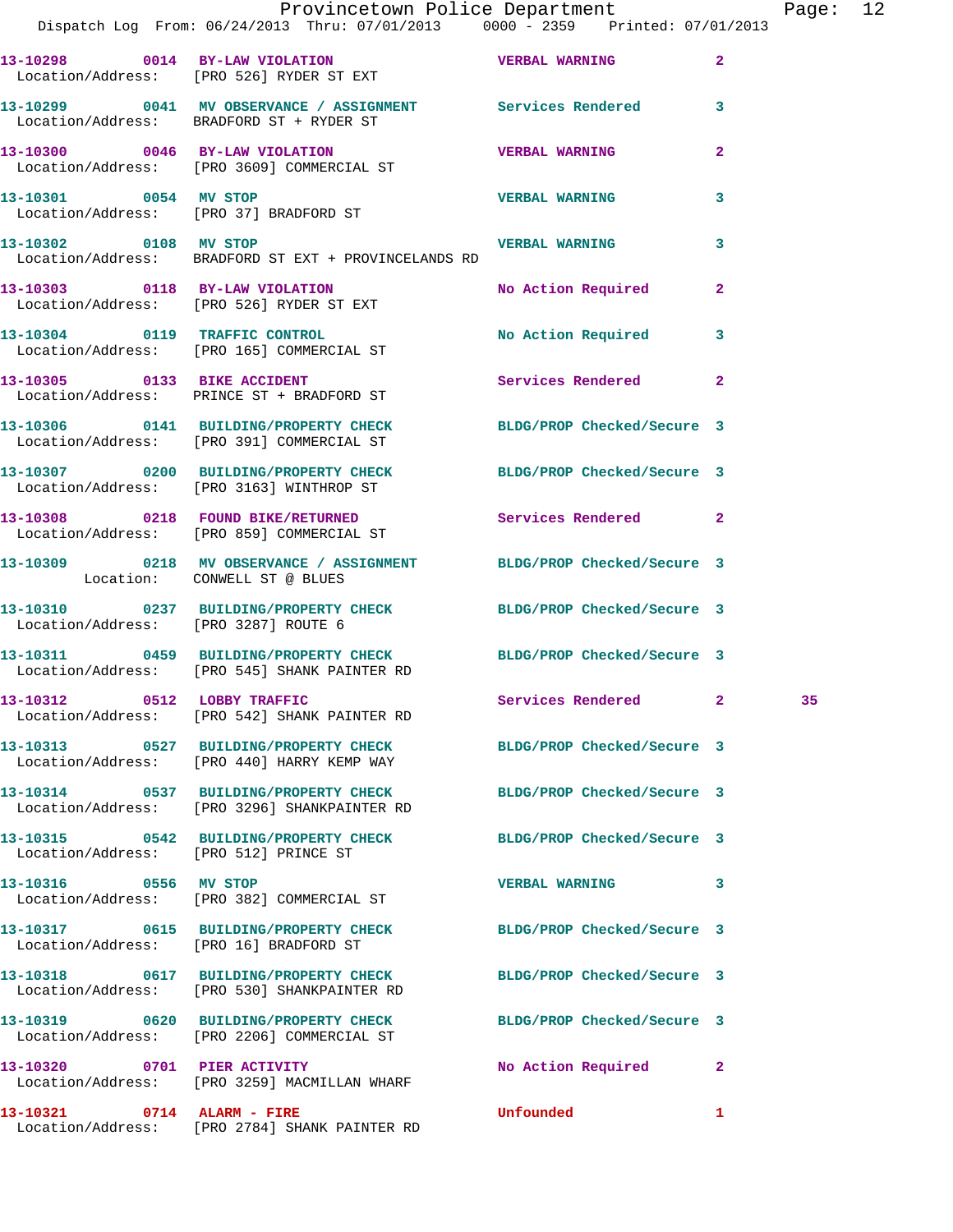**13-10322 0723 BUILDING/PROPERTY CHECK BLDG/PROP Checked/Secure 3**  Location/Address: [PRO 2483] COMMERCIAL ST **13-10323 0741 MV OBSERVANCE / ASSIGNMENT Services Rendered 3**  Location/Address: [PRO 2521] ROUTE 6 **13-10324 0750 FOUND WALLET Services Rendered 3**  Location/Address: [PRO 204] COMMERCIAL ST **13-10325 0755 CITATION SPEED Citation/Warning Issued 3**  Location/Address: [PRO 2521] ROUTE 6 **13-10326 0843 CITATION SPEED Citation/Warning Issued 3**  Location/Address: [PRO 2513] ROUTE 6 **13-10327 0913 MV OBSERVANCE / ASSIGNMENT Services Rendered 3**  Location/Address: [PRO 1645] HARRY KEMP **13-10328 1018 PRIVATE TOW Vehicle Towed 2**  Location/Address: [PRO 94] BRADFORD ST **13-10329 1042 PARKING COMPLAINT / GENERAL SPOKEN TO 3**  Location/Address: [PRO 3421] COMMERCIAL ST **13-10330 1108 HOSPITAL TRANSPORT Transported to Hospital 1**  Location/Address: BAYBERRY AVE **13-10331 1110 MV VS PARKED MV Services Rendered 1**  Location/Address: [PRO 2659] BRADFORD ST **13-10332 1120 BUILDING/PROPERTY CHECK BLDG/PROP Checked/Secure 3**  Location/Address: [PRO 526] RYDER ST EXT **13-10333 1152 PHONE HARASSMENT FOLLOW UP 3**  Location/Address: [PRO 733] BRADFORD ST **13-10334 1247 ETOH TRANSPORT Transported to Hospital 1**  Location/Address: [PRO 3179] MEADOW RD **13-10335 1250 PARKING COMPLAINT / GENERAL Citation/Warning Issued 3**  Location/Address: [PRO 1258] COMMERCIAL ST **13-10337 1302 LOST I-PHONE Services Rendered 3**  Location/Address: [PRO 542] SHANK PAINTER RD **13-10336 1303 BUILDING/PROPERTY CHECK BLDG/PROP Checked/Secure 3**  Location/Address: [PRO 75] CAPTAIN BERTIE RD **13-10338 1316 MV OPEN TRUNK Services Rendered 2**  Location/Address: [PRO 1560] CONANT ST **13-10339 1344 FALL/NOSE BLEED Taken/Referred to Other 1**  Location/Address: [PRO 3374] COMMERCIAL ST **13-10340 1403 LOST CLIP ON SUNGLASSES Services Rendered 3**  Location/Address: [PRO 312] COMMERCIAL ST 13-10341 1411 MV ACCIDENT Services Rendered 1 Location/Address: [PRO 165] COMMERCIAL ST **13-10342 1432 911 GENERAL SPOKEN TO 1**  Location/Address: [PRO 182] COMMERCIAL ST **13-10343 1452 PARKING COMPLAINT / GENERAL SPOKEN TO 3**  Location/Address: CREEK RD **13-10344 1458 LEAVE W/O PAYING PARKING SPOKEN TO 3**  Location/Address: [PRO 444] HIGH POLE HILL **13-10345 1521 BOLO B&E SUSPECT No Action Required 3**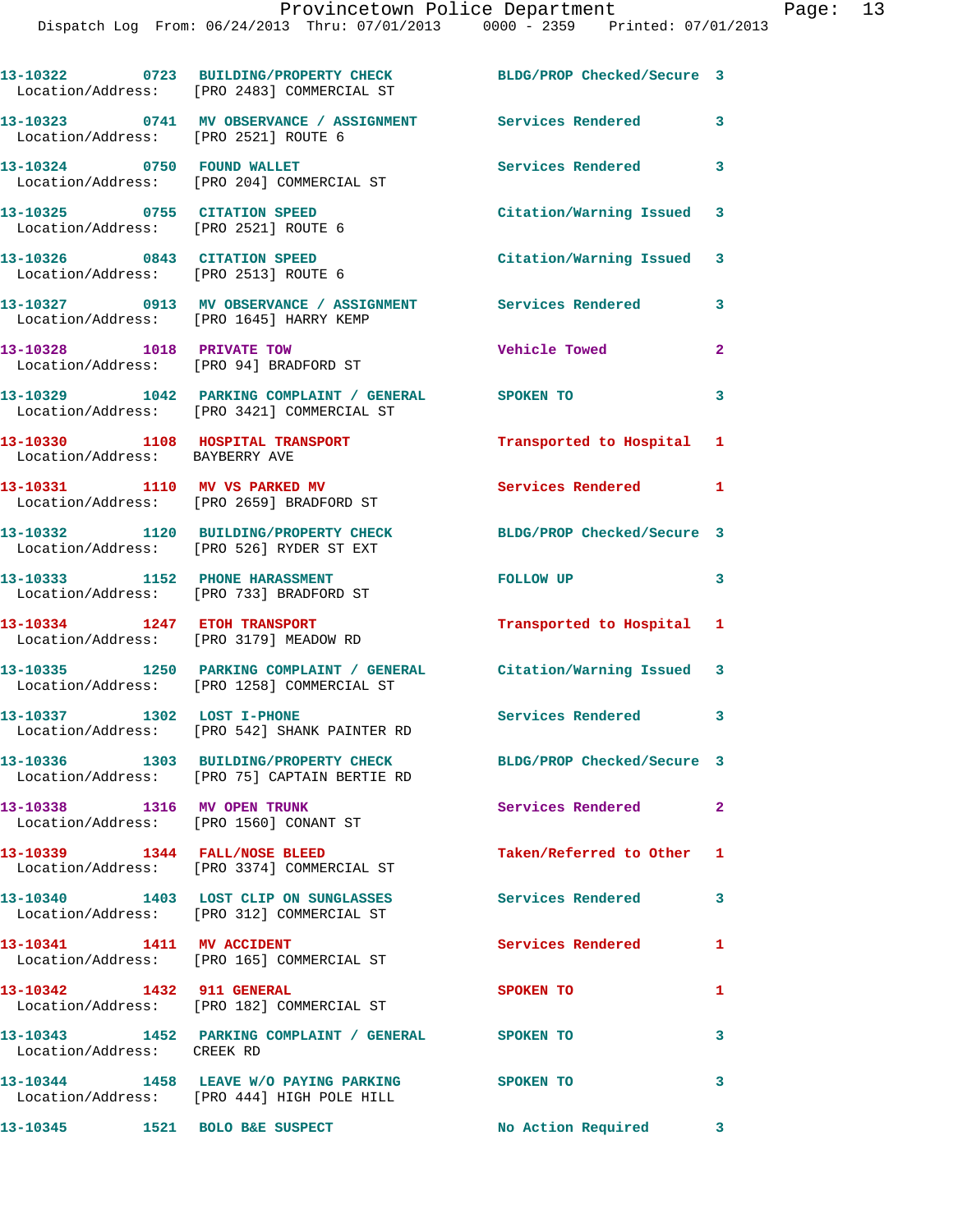| 13-10346 1537 MV STOP                                                      | Location/Address: [PRO 2512] JEROME SMITH RD                                                                   | Citation/Warning Issued 3  |                |
|----------------------------------------------------------------------------|----------------------------------------------------------------------------------------------------------------|----------------------------|----------------|
| 13-10347 1558 HARASSMENT                                                   | Location/Address: [PRO 542] SHANK PAINTER RD                                                                   | Investigated               | $\overline{2}$ |
|                                                                            | 13-10348 1603 BUILDING/PROPERTY CHECK<br>Location/Address: [PRO 391] COMMERCIAL ST                             | <b>Services Rendered</b>   | 3              |
| 13-10349    1611    ALARM - FIRE                                           | Location/Address: [PRO 3222] ALDEN ST                                                                          | False Alarm                | $\mathbf{1}$   |
|                                                                            | 13-10350 1618 DRINKING IN PUBLIC<br>Location/Address: [PRO 3432] COMMERCIAL ST                                 | SPOKEN TO                  | $\mathbf{2}$   |
|                                                                            | 13-10352 1644 MEDICAL EMERGENCY/DOT<br>Location/Address: [PRO 440] HARRY KEMP WAY                              | Transported to Hospital 1  |                |
|                                                                            | 13-10353 1719 BUILDING/PROPERTY CHECK<br>Location/Address: [PRO 2483] COMMERCIAL ST                            | Services Rendered          | 3              |
| 13-10354 1721 SERVICE CALL                                                 | Location/Address: [PRO 1994] COMMERCIAL ST                                                                     | Services Rendered          | 3              |
| 13-10355 1728 EVALUATION                                                   | Location/Address: [PRO 1994] COMMERCIAL ST                                                                     | <b>Services Rendered</b>   | $\mathbf{1}$   |
|                                                                            | 13-10356 1748 BUILDING/PROPERTY CHECK<br>Location/Address: [PRO 2206] COMMERCIAL ST                            | BLDG/PROP Checked/Secure 3 |                |
|                                                                            | 13-10358 1834 MEDICAL EVALUATION<br>Location/Address: COMMERCIAL ST + COTTAGE ST                               | Services Rendered          | 1              |
| 13-10359 1840 BAR CHECK                                                    | Location/Address: [PRO 2737] COMMERCIAL ST                                                                     | Services Rendered          | $\overline{2}$ |
| 13-10360 1849 BAR CHECK                                                    | Location/Address: [PRO 399] COMMERCIAL ST                                                                      | Services Rendered          | $\overline{2}$ |
| 13-10361 1857 MV DISABLED<br>Location/Address: COMMERCIAL ST               |                                                                                                                | Services Rendered          | $\mathbf{2}$   |
| 13-10362 1909 BAR CHECK                                                    | Location/Address: [PRO 2675] COMMERCIAL ST                                                                     | Services Rendered          | $\overline{2}$ |
| 13-10363<br>Location/Address: COMMERCIAL ST                                | 1912 PARKING COMPLAINT / GENERAL Citation/Warning Issued 3                                                     |                            |                |
| 13-10364 1916 BAR CHECK                                                    | Location/Address: [PRO 3633] COMMERCIAL ST                                                                     | Services Rendered          | $\mathbf{2}$   |
|                                                                            | 13-10365 1927 BUILDING/PROPERTY CHECK<br>Location/Address: [PRO 2898] JEROME SMITH RD                          | BLDG/PROP Checked/Secure 3 |                |
|                                                                            | 13-10366  1954 BUILDING/PROPERTY CHECK<br>Location/Address: [PRO 175] COMMERCIAL ST                            | BLDG/PROP Checked/Secure 3 |                |
|                                                                            | 13-10367 1955 BUILDING/PROPERTY CHECK<br>Location/Address: [PRO 182] COMMERCIAL ST                             | BLDG/PROP Checked/Secure 3 |                |
|                                                                            | 13-10369 2041 BUILDING/PROPERTY CHECK<br>Location/Address: [PRO 306] COMMERCIAL ST                             | BLDG/PROP Checked/Secure 3 |                |
| 13-10370 2053 IN THE HIGH SCHOOL<br>Location/Address: [PRO 569] WINSLOW ST |                                                                                                                | Services Rendered 3        |                |
|                                                                            | 13-10371 2120 BUILDING/PROPERTY CHECK BLDG/PROP Checked/Secure 3<br>Location/Address: [PRO 444] HIGH POLE HILL |                            |                |
|                                                                            | 13-10372 2146 BUILDING/PROPERTY CHECK                                                                          | BLDG/PROP Checked/Secure 3 |                |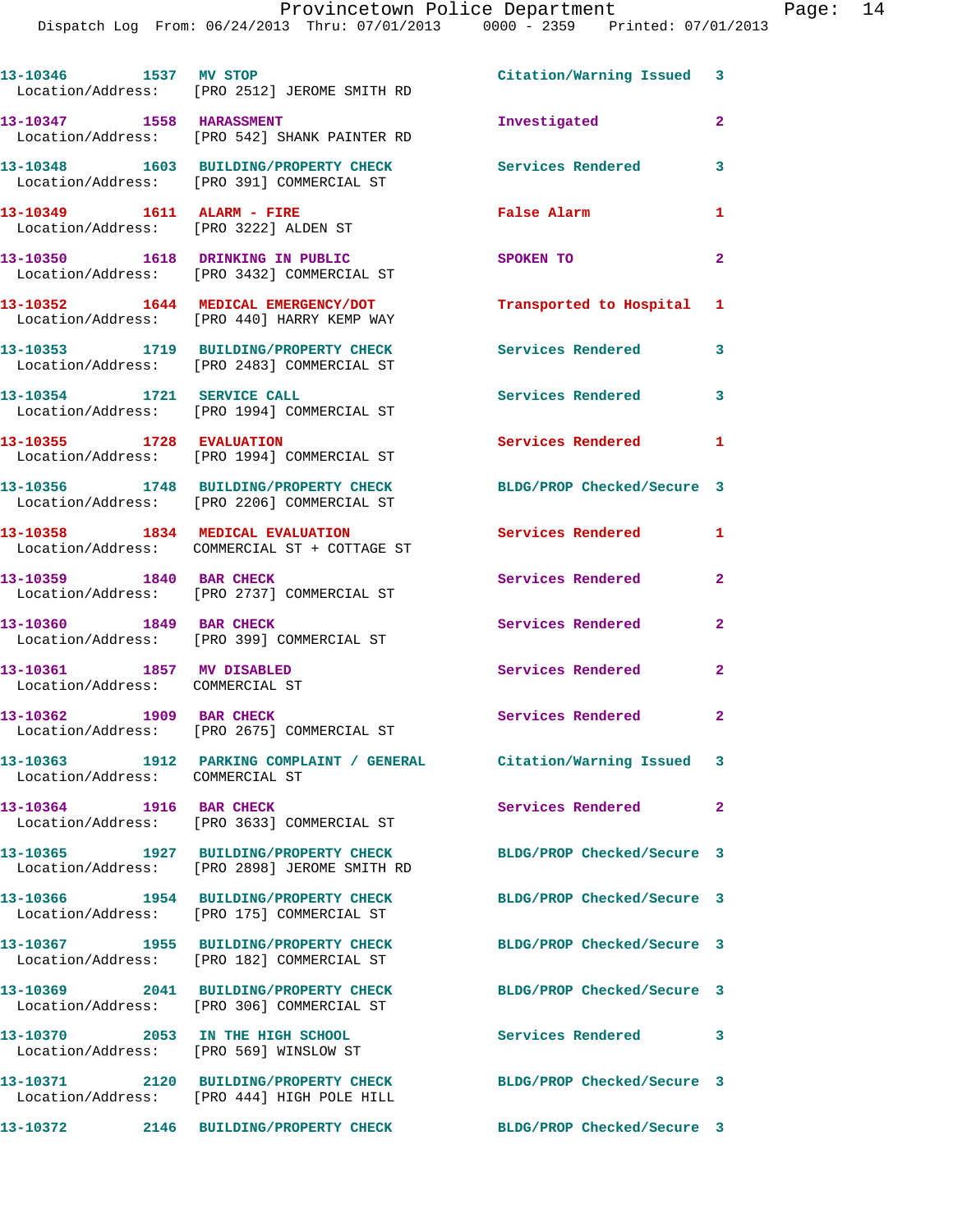|                                                                 | Dispatch Log From: 06/24/2013 Thru: 07/01/2013 0000 - 2359 Printed: 07/01/2013                                   | Provincetown Police Department                | Page: 15     |  |
|-----------------------------------------------------------------|------------------------------------------------------------------------------------------------------------------|-----------------------------------------------|--------------|--|
|                                                                 | Location/Address: [PRO 306] COMMERCIAL ST                                                                        |                                               |              |  |
|                                                                 | 13-10373 2152 BUILDING/PROPERTY CHECK<br>Location/Address: [PRO 105] COMMERCIAL ST                               | BLDG/PROP Checked/Secure 3                    |              |  |
| Location/Address: [PRO 2539] RYDER ST                           | 13-10374 2158 SUSPICIOUS MALE                                                                                    | Services Rendered 2                           |              |  |
| 13-10375 2204 DISTURBANCE                                       | Location/Address: [PRO 3429] OAK DR                                                                              | SPOKEN TO AND THE SPOKEN TO<br>$\blacksquare$ |              |  |
|                                                                 | 13-10377 2252 BUILDING/PROPERTY CHECK BLDG/PROP Checked/Secure 3<br>Location/Address: [PRO 3256] COMMERCIAL ST   |                                               |              |  |
|                                                                 | 13-10378 2309 BUILDING/PROPERTY CHECK BLDG/PROP Checked/Secure 3<br>Location/Address: [PRO 1778] SHANKPAINTER RD |                                               |              |  |
|                                                                 | 13-10379 2326 BUILDING/PROPERTY CHECK BLDG/PROP Checked/Secure 3<br>Location/Address: [PRO 530] SHANKPAINTER RD  |                                               |              |  |
| 13-10380 2329 MV STOP                                           | Location/Address: [PRO 105] COMMERCIAL ST                                                                        | <b>VERBAL WARNING</b>                         | 3            |  |
|                                                                 | 13-10381 2330 NOISE COMPLAINT<br>Location/Address: [PRO 1953] COMMERCIAL ST                                      | <b>Services Rendered</b>                      | $\mathbf{3}$ |  |
| 13-10382 2335 MV STOP                                           | Location/Address: [PRO 94] BRADFORD ST                                                                           | <b>VERBAL WARNING</b>                         | 3            |  |
|                                                                 | 13-10383 2340 BUILDING/PROPERTY CHECK BLDG/PROP Checked/Secure 3<br>Location/Address: [PRO 440] HARRY KEMP WAY   |                                               |              |  |
| 13-10384 2344 MV STOP<br>Location/Address: [PRO 2513] ROUTE 6   |                                                                                                                  | <b>VERBAL WARNING</b>                         | $\mathbf{3}$ |  |
| For Date: $06/29/2013$ - Saturday                               |                                                                                                                  |                                               |              |  |
| Location/Address: COMMERCIAL ST                                 | 13-10385 0000 PARK, WALK & TALK                                                                                  | Services Rendered                             | $\mathbf{2}$ |  |
| 13-10387 0011 BAR CHECK                                         | Location/Address: [PRO 3236] COMMERCIAL ST                                                                       | Services Rendered 2                           |              |  |
| 13-10388 0016 BAR CHECK                                         | Location/Address: [PRO 208] COMMERCIAL ST                                                                        | Services Rendered                             | $\mathbf{2}$ |  |
| 13-10389 0021 BAR CHECK                                         | Location/Address: [PRO 484] MASONIC PL                                                                           | Services Rendered                             | $\mathbf{2}$ |  |
| 13-10390 0022 BAR CHECK                                         | Location/Address: [PRO 79] CARVER ST                                                                             | Services Rendered 2                           |              |  |
| 13-10391 0025 BAR CHECK<br>Location/Address: [PRO 80] CARVER ST |                                                                                                                  | Services Rendered                             | $\mathbf{2}$ |  |
|                                                                 | 13-10392 0036 DOMESTIC DISTURBANCE/ASSAULT Services Rendered<br>Location: [PRO 3431] LOPES SQUARE                |                                               | $\mathbf{1}$ |  |
|                                                                 | 13-10393 0039 MV OBSERVANCE / ASSIGNMENT Services Rendered<br>Location/Address: RYDER ST + BRADFORD ST           |                                               | 3            |  |
| 13-10395 0043 MV STOP                                           | Location/Address: BRADFORD ST + STANDISH ST                                                                      | Citation/Warning Issued 3                     |              |  |
|                                                                 | 13-10396 0050 BAR CHECK<br>Location/Address: [PRO 399] COMMERCIAL ST                                             | <b>Services Rendered</b>                      | $\mathbf{2}$ |  |
| 13-10397 0052 BAR CHECK                                         | Location/Address: [PRO 272] COMMERCIAL ST                                                                        | Services Rendered 2                           |              |  |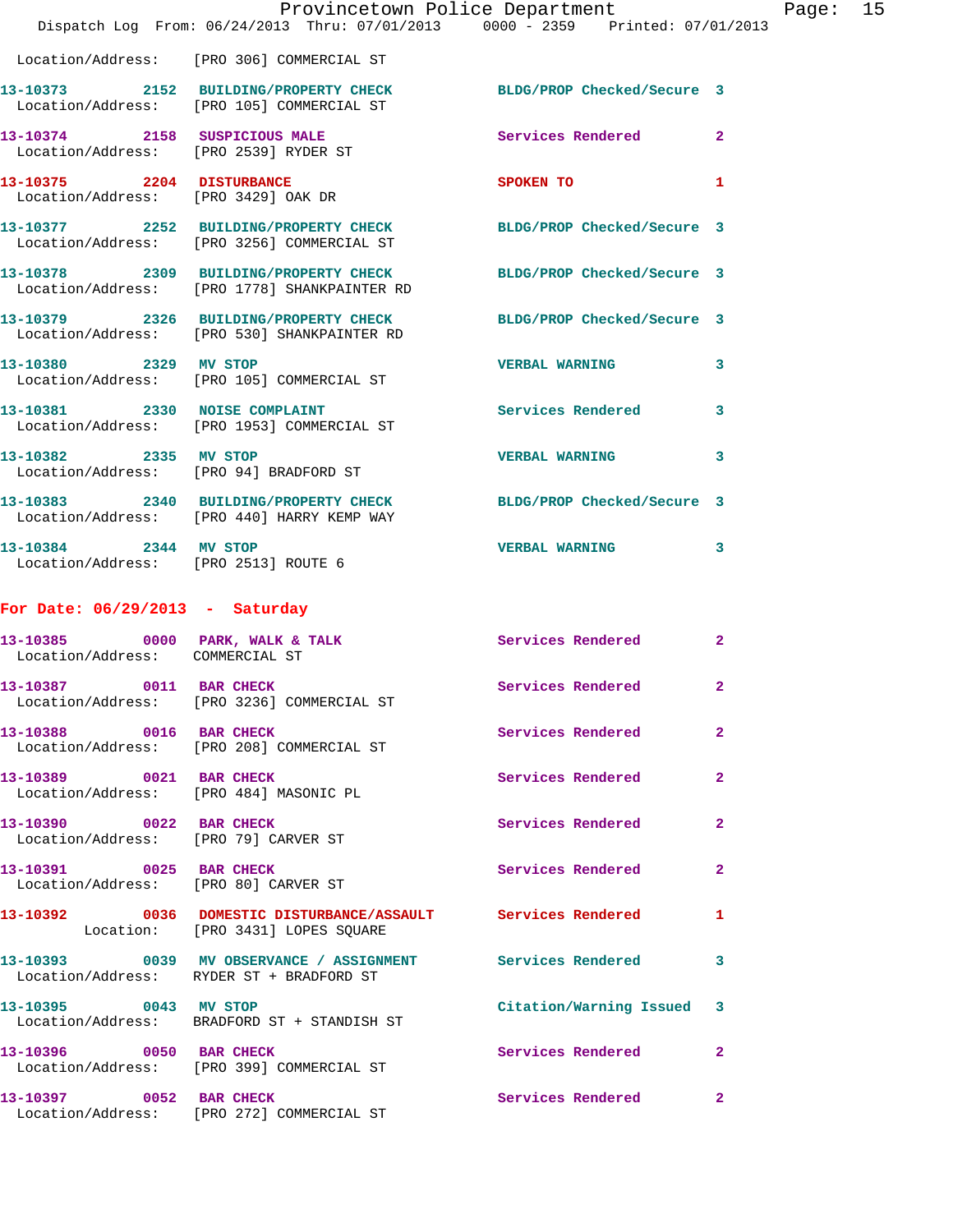|                                        | Provincetown Police Department Fage: 16<br>Dispatch Log From: 06/24/2013 Thru: 07/01/2013   0000 - 2359   Printed: 07/01/2013 |                            |              |
|----------------------------------------|-------------------------------------------------------------------------------------------------------------------------------|----------------------------|--------------|
|                                        | 13-10398 0056 BY-LAW VIOLATION Services Rendered<br>Location: [PRO 3431] LOPES SQUARE                                         |                            | $\mathbf{2}$ |
| Location/Address: BRADFORD ST          | 13-10399 0112 MV OBSERVANCE / ASSIGNMENT Services Rendered 3                                                                  |                            |              |
| Location/Address: CARVER ST            | 13-10400  0121 MV ACCIDENT/MINOR  Services Rendered                                                                           |                            | 1            |
|                                        | 13-10401 0139 FOUND WALLET/RETURNED Services Rendered<br>Location/Address: [PRO 542] SHANK PAINTER RD                         |                            | 3            |
|                                        | 13-10402 0147 BUILDING/PROPERTY CHECK BLDG/PROP Checked/Secure 3<br>Location/Address: [PRO 2494] BRADFORD ST                  |                            |              |
| Location/Address: HOWLAND ST           | 13-10403 0149 MV OBSERVANCE / ASSIGNMENT Services Rendered                                                                    |                            | $\mathbf{3}$ |
|                                        | 13-10404 0149 LOBBY TRAFFIC<br>Location/Address: [PRO 542] SHANK PAINTER RD                                                   | Services Rendered 2        | 21           |
|                                        | 13-10405 0150 BUILDING/PROPERTY CHECK BLDG/PROP Checked/Secure 3<br>Location/Address: [PRO 175] COMMERCIAL ST                 |                            |              |
| 13-10406 0151 MV STOP                  | Location/Address: [PRO 57] BRADFORD ST                                                                                        | VERBAL WARNING 3           |              |
|                                        | 13-10407 0152 BUILDING/PROPERTY CHECK BLDG/PROP Checked/Secure 3<br>Location/Address: [PRO 182] COMMERCIAL ST                 |                            |              |
| 13-10408 0217 MV STOP                  | Location/Address: [PRO 2521] ROUTE 6                                                                                          | VERBAL WARNING 3           |              |
|                                        | 13-10409 0346 FOUND SEAMEN'S BANK BAG No Action Required 3<br>Location/Address: [PRO 2539] RYDER ST EXT                       |                            |              |
|                                        | 13-10410 0401 BUILDING/PROPERTY CHECK BLDG/PROP Checked/Secure 3<br>Location/Address: [PRO 2577] BRADFORD ST                  |                            |              |
|                                        | 13-10411 0502 BUILDING/PROPERTY CHECK BLDG/PROP Checked/Secure 3<br>Location/Address: [PRO 530] SHANKPAINTER RD               |                            |              |
|                                        | 13-10412 0516 BUILDING/PROPERTY CHECK<br>Location/Address: [PRO 2206] COMMERCIAL ST                                           | BLDG/PROP Checked/Secure 3 |              |
|                                        | 13-10413 0519 BUILDING/PROPERTY CHECK BLDG/PROP Checked/Secure 3<br>Location/Address: [PRO 519] RACE POINT RD                 |                            |              |
|                                        | 13-10414 0529 BUILDING/PROPERTY CHECK<br>Location/Address: [PRO 306] COMMERCIAL ST                                            | BLDG/PROP Checked/Secure 3 |              |
| Location/Address: [PRO 2543] MACMILLAN | 13-10415 0547 BUILDING/PROPERTY CHECK BLDG/PROP Checked/Secure 3                                                              |                            |              |
|                                        | 13-10416  0600 MV OBSERVANCE / ASSIGNMENT<br>Location/Address: BRADFORD ST + STANDISH ST                                      | No Action Required 3       |              |
|                                        | 13-10419 0640 POWER OUTAGE                                                                                                    | No Action Required         | 3            |
| 13-10417 0642 TROUBLE SIGNAL           | Location/Address: [PRO 1780] JOHNSON ST                                                                                       | Services Rendered          | 1            |
|                                        | 13-10418 0704 BUILDING/PROPERTY CHECK<br>Location/Address: [PRO 391] COMMERCIAL ST                                            | <b>Services Rendered</b>   | 3            |
| Location/Address: [PRO 564] BAYBERRY   | 13-10420 0717 BUILDING/PROPERTY CHECK BLDG/PROP Checked/Secure 3                                                              |                            |              |
|                                        | 13-10421 0721 BOAT/HARBORMASTER<br>Location/Address: [PRO 366] COMMERCIAL ST                                                  | Services Rendered          | $\mathbf{2}$ |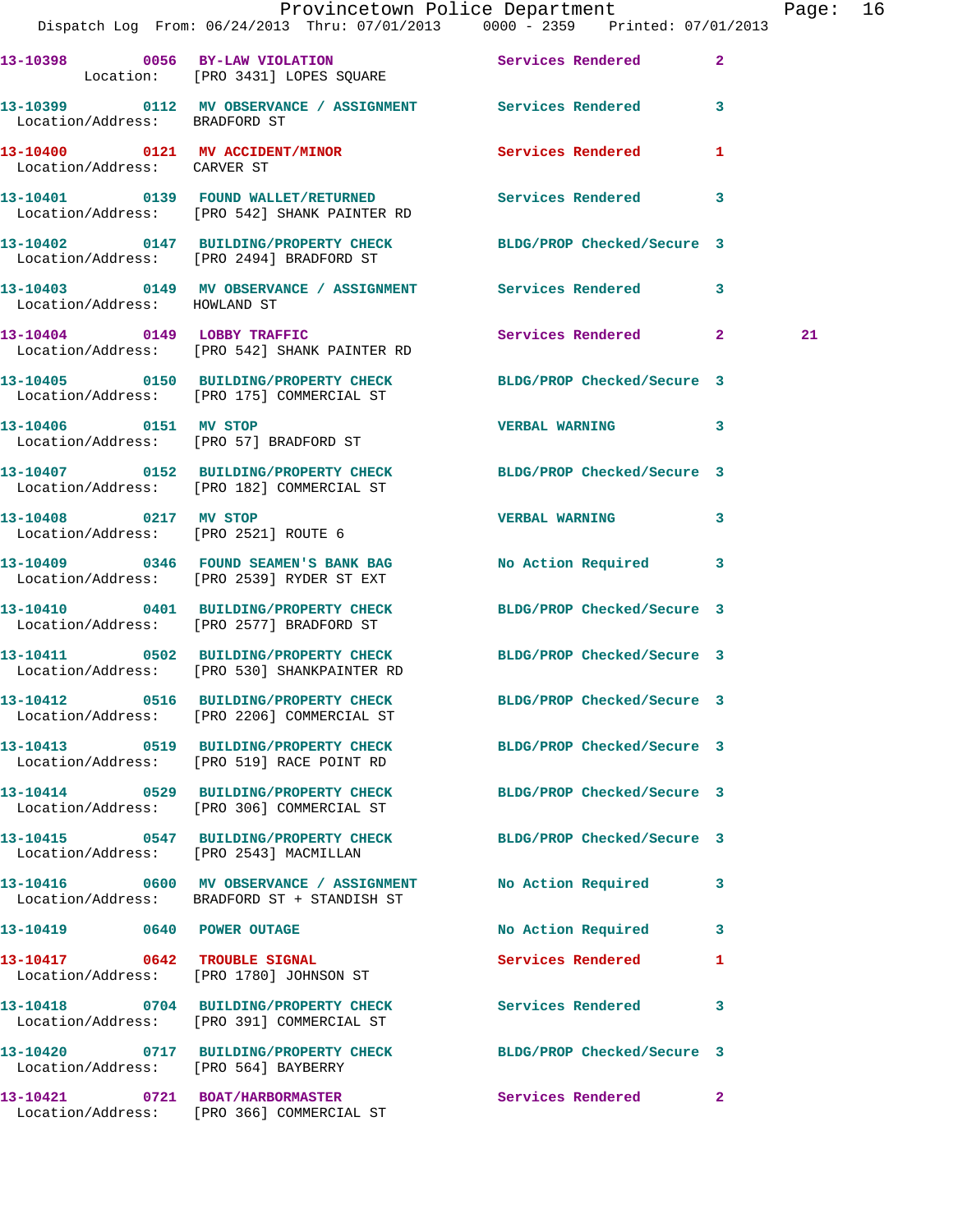|                                                                     | Dispatch Log From: 06/24/2013 Thru: 07/01/2013 0000 - 2359 Printed: 07/01/2013                             | Provincetown Police Department |              | Page: 17 |  |
|---------------------------------------------------------------------|------------------------------------------------------------------------------------------------------------|--------------------------------|--------------|----------|--|
|                                                                     | 13-10422 0721 BIOSWEEP WORK                                                                                | No Action Required 3           |              |          |  |
| Location/Address: [PRO 2521] ROUTE 6                                | Location/Address: [PRO 488] MAYFLOWER AVE<br>13-10423 0802 MV OBSERVANCE / ASSIGNMENT Services Rendered 3  |                                |              |          |  |
|                                                                     |                                                                                                            | <b>VERBAL WARNING</b>          | 3            |          |  |
|                                                                     | 13-10425 0824 VERBAL SPEED                                                                                 | <b>VERBAL WARNING</b>          | 3            |          |  |
| Location/Address: [PRO 2513] ROUTE 6                                | 13-10427 0907 DOMESTIC COMPLAINT                                                                           | SPOKEN TO                      | 3            |          |  |
| Location/Address: [PRO 453] KILEY CT<br>13-10428 0943 TRASH IN ROAD |                                                                                                            | Unfounded                      | $\mathbf{2}$ |          |  |
| Location/Address: [PRO 2513] ROUTE 6                                | 13-10429 1044 ON SCHOOL PREMISES No Action Required 3                                                      |                                |              |          |  |
|                                                                     | Location/Address: [PRO 569] WINSLOW ST<br>13-10430 1058 PARKING COMPLAINT / GENERAL Services Rendered 3    |                                |              |          |  |
|                                                                     | Location/Address: [PRO 3242] COMMERCIAL ST<br>13-10431 1123 MV ACCIDENT                                    | Transported to Hospital 1      |              | 4        |  |
| Refer To Accident: 13-34-AC                                         | Location/Address: [PRO 18] BRADFORD ST                                                                     |                                |              |          |  |
|                                                                     | 13-10433 1149 DOMESTIC DISTURBANCE/ASSAULT SPOKEN TO 1<br>Location/Address: [PRO 453] KILEY CT             |                                |              |          |  |
|                                                                     | 13-10434 1221 OUCH TRANSPORT<br>Location/Address: [PRO 440] HARRY KEMP WAY                                 | Transported to Hospital 1      |              |          |  |
|                                                                     | 13-10436 1243 FLIGHT COVERAGE<br>Location/Address: [PRO 516] RACE POINT RD                                 | Services Rendered 2            |              |          |  |
|                                                                     | 13-10437 1253 TRAFFIC CONTROL<br>Location/Address: [PRO 2391] BRADFORD ST                                  | Could Not Locate               | $\mathbf{3}$ |          |  |
|                                                                     | 13-10438 1300 FOUND CELLPHONE/RETURNED Services Rendered 3<br>Location/Address: [PRO 542] SHANK PAINTER RD |                                |              |          |  |
|                                                                     | 13-10439 1308 SEASHORE PT/TRANSPORT<br>Location/Address: [PRO 3222] ALDEN ST                               | Transported to Hospital 1      |              |          |  |
|                                                                     | 13-10440 1400 MV TOWS/PARADE<br>Location/Address: ALLERTON ST + COMMERCIAL ST                              | <b>Vehicle Towed</b>           | $\mathbf{2}$ |          |  |
| 13-10442 1412 PARADE                                                | Location/Address: [PRO 3430] COMMERCIAL ST                                                                 | Services Rendered              | $\mathbf{2}$ |          |  |
|                                                                     | 13-10443    1444 TRANSPORT/SEIZURE<br>Location/Address: [PRO 3222] ALDEN ST                                | Transported to Hospital 1      |              |          |  |
| 13-10444 1457 DOG BITE                                              | Location/Address: [PRO 440] HARRY KEMP WAY                                                                 | SPOKEN TO                      | $\mathbf{2}$ |          |  |
|                                                                     | 13-10445 1544 BUILDING/PROPERTY CHECK<br>Location/Address: [PRO 3317] CEMETERY RD                          | BLDG/PROP Checked/Secure 3     |              |          |  |
|                                                                     | 13-10446 1607 MEDICAL EMERGENCY<br>Location/Address: [PRO 3242] COMMERCIAL ST                              | Transported to Hospital 1      |              |          |  |
|                                                                     | 13-10447 1653 WELL BEING CHECK<br>Location/Address: [PRO 350] COMMERCIAL ST                                | SPOKEN TO                      | 3            |          |  |
|                                                                     | 13-10448 1816 COMPLAINT<br>Location/Address: [PRO 3430] COMMERCIAL ST                                      | Services Rendered              | 3            |          |  |
| 13-10449 1821 LANDLORD/TENANT                                       |                                                                                                            | Services Rendered 2            |              |          |  |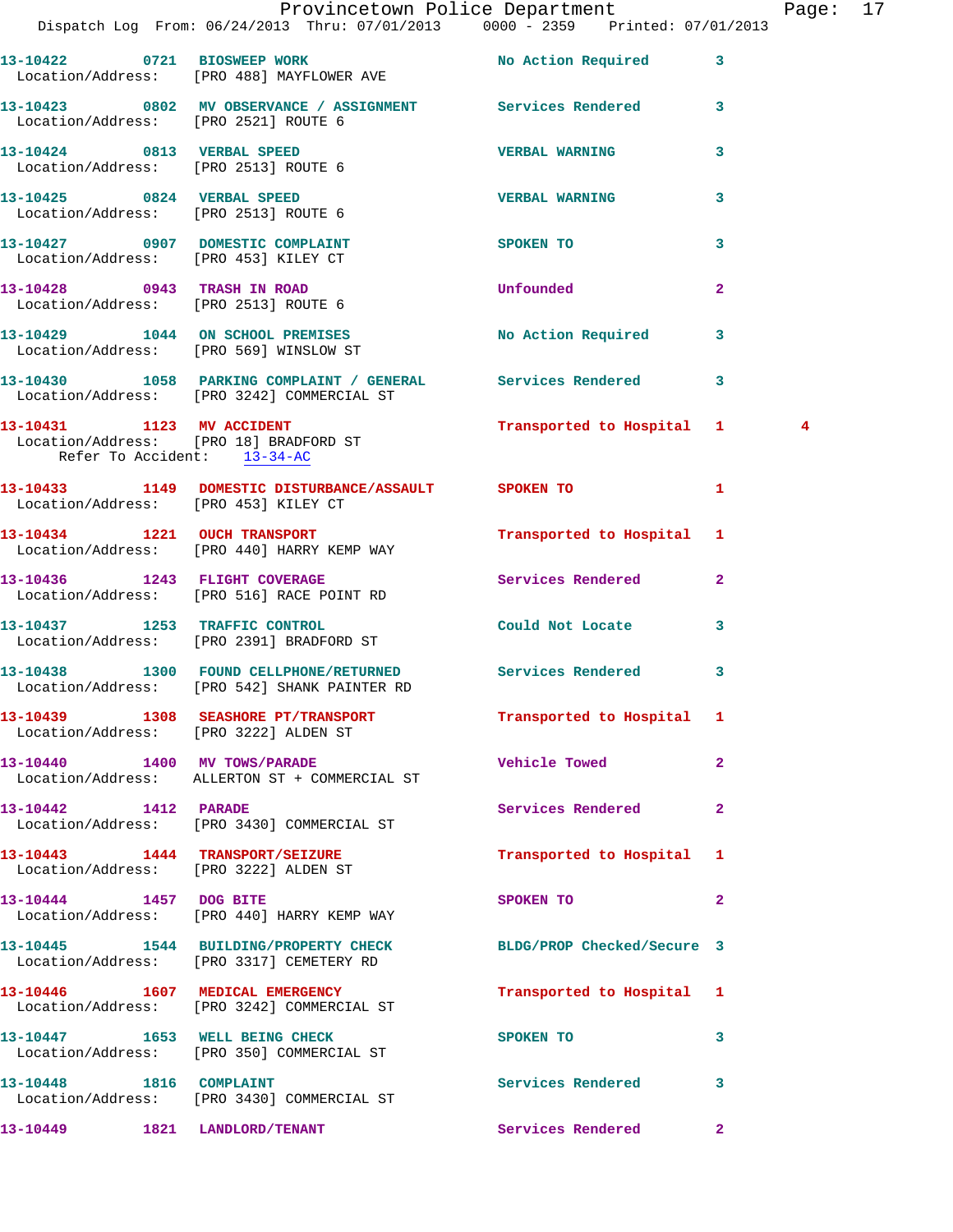|                                                                 | Provincetown Police Department<br>Dispatch Log From: 06/24/2013 Thru: 07/01/2013 0000 - 2359 Printed: 07/01/2013 |                            |                |
|-----------------------------------------------------------------|------------------------------------------------------------------------------------------------------------------|----------------------------|----------------|
|                                                                 | Location/Address: [PRO 542] SHANK PAINTER RD                                                                     |                            |                |
|                                                                 | 13-10450 1824 AIRCRAFT COVERAGE<br>Location/Address: [PRO 516] RACE POINT RD                                     | <b>Services Rendered</b>   | $\overline{2}$ |
|                                                                 | 13-10451 1827 LOST CHASE CREDIT CARD Services Rendered<br>Location/Address: [PRO 542] SHANK PAINTER RD           |                            | 3              |
|                                                                 | 13-10452 1847 BIKE VS WOODEN GATE<br>Location/Address: [PRO 526] RYDER ST EXT                                    | <b>Services Rendered</b>   | 2              |
| 13-10453 1849 SERVICE CALL                                      | Location/Address: [PRO 3259] MACMILLAN WHARF                                                                     | Services Rendered          | 3              |
|                                                                 | 13-10454 1914 BUILDING/PROPERTY CHECK BLDG/PROP Checked/Secure 3<br>Location/Address: [PRO 530] SHANK PAINTER RD |                            |                |
|                                                                 | 13-10455 1922 PARKING COMPLAINT / GENERAL Services Rendered<br>Location/Address: [PRO 526] RYDER ST EXT          |                            | 3              |
|                                                                 | 13-10456 2006 SERVICE CALL<br>Location/Address: [PRO 2512] JEROME SMITH RD                                       | Services Rendered          | 3              |
|                                                                 | 13-10457 2028 BUILDING/PROPERTY CHECK BLDG/PROP Checked/Secure 3<br>Location/Address: [PRO 519] RACE POINT RD    |                            |                |
|                                                                 | 13-10458 2033 PARK, WALK & TALK<br>Location/Address: [PRO 2512] JEROME SMITH RD                                  | <b>Services Rendered</b>   | $\overline{2}$ |
|                                                                 | 13-10459 2033 BUILDING/PROPERTY CHECK BLDG/PROP Checked/Secure 3<br>Location/Address: [PRO 3163] WINTHROP ST     |                            |                |
| Location/Address: [PRO 3440] ROUTE 6                            | 13-10460 2037 MV OBSERVANCE / ASSIGNMENT Services Rendered                                                       |                            | 3              |
| 13-10461 2049 MV STOP<br>Location/Address: [PRO 2513] ROUTE 6   |                                                                                                                  | <b>VERBAL WARNING</b>      | 3              |
| 13-10462 2053 MV STOP<br>Location/Address: [PRO 606] CONWELL ST |                                                                                                                  | <b>VERBAL WARNING</b>      | 3              |
| 13-10463<br>2056<br>Location/Address: [PRO 3440] ROUTE 6        | MV STOP                                                                                                          | <b>VERBAL WARNING</b>      | 3              |
|                                                                 | 13-10464 2108 MV OBSERVANCE / ASSIGNMENT Services Rendered<br>Location/Address: [PRO 94] BRADFORD ST             |                            | 3              |
| 13-10465 2118 FOLLOW UP                                         | Location/Address: [PRO 3443] COMMERCIAL ST                                                                       | Services Rendered          | $\mathbf{2}$   |
| 13-10466 2122 LOST IPHONE                                       | Location/Address: [PRO 542] SHANK PAINTER RD                                                                     | Services Rendered          | 3              |
| 13-10467 2126 BY-LAW VIOLATION<br>Location/Address: GOSNOLD ST  |                                                                                                                  | <b>VERBAL WARNING</b>      | $\mathbf{2}$   |
| 13-10469 2210 BAR CHECK                                         | Location/Address: [PRO 3443] COMMERCIAL ST                                                                       | Services Rendered          | $\mathbf{2}$   |
|                                                                 | 13-10470 2216 ALARM - GENERAL<br>Location/Address: [PRO 1466] COMMERCIAL ST                                      | Services Rendered          | 1              |
| 13-10471 2223 911 ABANDONED                                     | Location/Address: [PRO 2087] HARRY KEMP WAY                                                                      | No Action Required         | 1              |
|                                                                 | 13-10475 2330 BUILDING/PROPERTY CHECK<br>Location/Address: [PRO 530] SHANKPAINTER RD                             | BLDG/PROP Checked/Secure 3 |                |
| 13-10476 2340 COMPLAINT                                         | Location/Address: [PRO 3456] RYDER ST EXT                                                                        | Services Rendered 3        |                |

Page: 18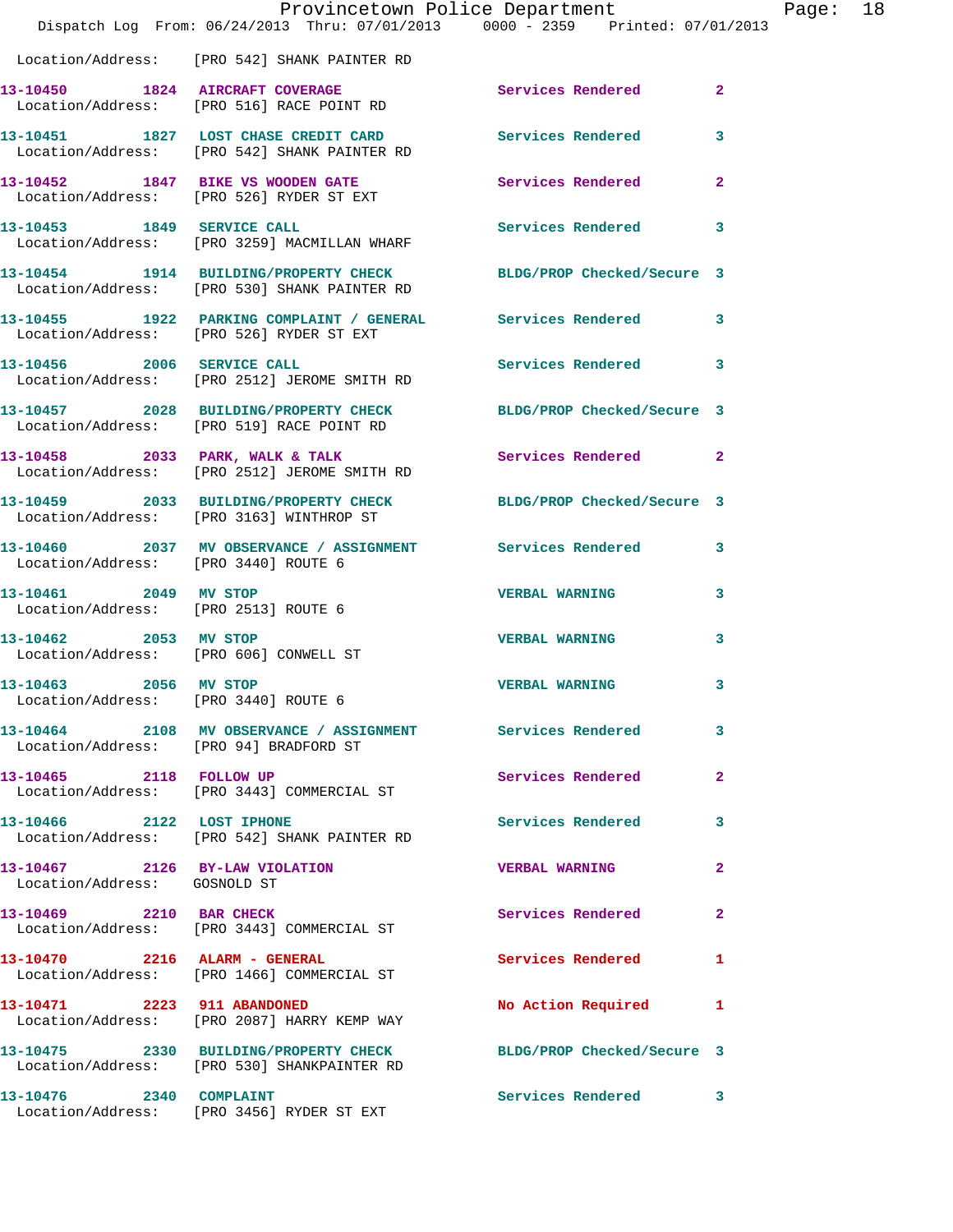| 13-10477 | 2350<br>Location/Address:     | ALARM - GENERAL | FRO 4131 CONWELL ST  |                         |
|----------|-------------------------------|-----------------|----------------------|-------------------------|
|          | For Date: 06/30/2013 - Sunday |                 |                      |                         |
| 13-10481 | 0000<br>Location/Address:     | ASSIST CITIZEN  | [PRO 51] BRADFORD ST |                         |
| 13-10478 | 0009<br>Location:             |                 | MEDICAL EMERGENCY    | [PRO 3431] LOPES SOUARE |

Location/Address: [PRO 306] COMMERCIAL ST

Location/Address: [PRO 105] COMMERCIAL ST

Location/Address: ALLERTON ST + COMMERCIAL ST

Location/Address: STANDISH AVE + BRADFORD ST

Location/Address: RYDER ST + BRADFORD ST

Location/Address: [PRO 444] HIGH POLE

BLDG/PROP Checked/Secure 1

**13-105 Services Rendered 3** 

PATIENT REFUSAL 1

**13-10479 0020 BUILDING/PROPERTY CHECK BLDG/PROP Checked/Secure 3** 

**13-10480 0030 BUILDING/PROPERTY CHECK BLDG/PROP Checked/Secure 3** 

13-10482 0045 PARK, WALK & TALK No Action Required 2

**13-10483 0102 MV STOP VERBAL WARNING 3** 

**13-10485 0123 MV STOP VERBAL WARNING 3** 

**13-10486 0152 MV COMPLAINT Could Not Locate 2** 

|                           | 13-10487 0158 BUILDING/PROPERTY CHECK BLDG/PROP Checked/Secure 3<br>Location/Address: [PRO 175] COMMERCIAL ST   |                            |                         |    |
|---------------------------|-----------------------------------------------------------------------------------------------------------------|----------------------------|-------------------------|----|
|                           | 13-10488 0207 LOBBY TRAFFIC<br>Location/Address: [PRO 542] SHANK PAINTER RD                                     | Services Rendered          | 2 <sup>1</sup>          | 34 |
|                           | 13-10490 0234 FOUND CREDIT CARD<br>Location/Address: [PRO 542] SHANK PAINTER RD                                 | <b>Services Rendered</b>   | 3                       |    |
|                           | 13-10491 0237 FOUND WALLET<br>Location/Address: [PRO 542] SHANK PAINTER RD                                      | No Action Required         | $\overline{\mathbf{3}}$ |    |
| 13-10493 0331 ANIMAL CALL | Location/Address: [PRO 597] COMMERCIAL ST                                                                       | Could Not Locate           | $\overline{2}$          |    |
|                           | 13-10494 0343 BUILDING/PROPERTY CHECK BLDG/PROP Checked/Secure 3<br>Location/Address: [PRO 2577] BRADFORD ST    |                            |                         |    |
|                           | 13-10495 0357 BUILDING/PROPERTY CHECK<br>Location/Address: [PRO 519] RACE POINT RD                              | BLDG/PROP Checked/Secure 3 |                         |    |
|                           | 13-10496 0515 BUILDING/PROPERTY CHECK BLDG/PROP Checked/Secure 3<br>Location/Address: [PRO 530] SHANKPAINTER RD |                            |                         |    |
|                           | 13-10497 0527 BUILDING/PROPERTY CHECK BLDG/PROP Checked/Secure 3<br>Location/Address: [PRO 488] MAYFLOWER ST    |                            |                         |    |
|                           | 13-10499 0551 BUILDING/PROPERTY CHECK BLDG/PROP Checked/Secure 3<br>Location/Address: [PRO 182] COMMERCIAL ST   |                            |                         |    |
|                           | 13-10500 0552 BUILDING/PROPERTY CHECK BLDG/PROP Checked/Secure 3<br>Location/Address: [PRO 440] HARRY KEMP WAY  |                            |                         |    |
|                           | 13-10501 0600 BUILDING/PROPERTY CHECK BLDG/PROP Checked/Secure 3<br>Location/Address: [PRO 175] COMMERCIAL ST   |                            |                         |    |
| 13-10502 0631 911 GENERAL | Location/Address: [PRO 542] SHANK PAINTER RD                                                                    | No Action Required 1       |                         |    |
|                           | 13-10503 0715 BUILDING/PROPERTY CHECK BLDG/PROP Checked/Secure 3<br>Location/Address: [PRO 1638] COMMERCIAL ST  |                            |                         |    |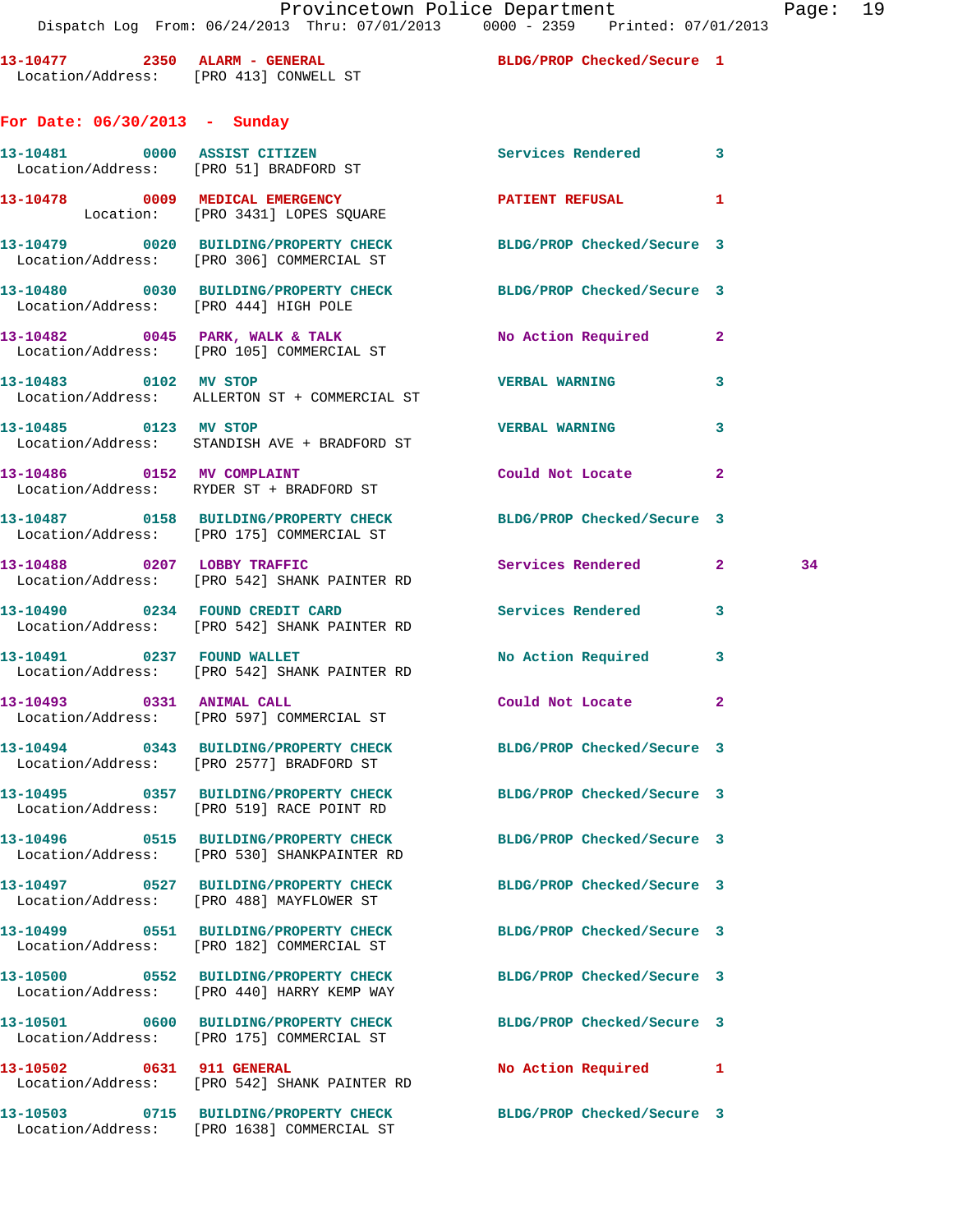|                                       | Dispatch Log From: 06/24/2013 Thru: 07/01/2013 0000 - 2359 Printed: 07/01/2013                                              | Provincetown Police Department |              | Page: 20 |  |
|---------------------------------------|-----------------------------------------------------------------------------------------------------------------------------|--------------------------------|--------------|----------|--|
|                                       |                                                                                                                             |                                |              |          |  |
|                                       | 13-10504 0736 FLIGHT COVERAGE<br>Location/Address: [PRO 516] RACE POINT RD                                                  | Services Rendered 2            |              |          |  |
|                                       | 13-10505 0812 STAFF IN HIGH SCHOOL Services Rendered 3                                                                      |                                |              |          |  |
|                                       | 13-10506 0837 DISTURBANCE<br>Location/Address: [PRO 1231] COMMERCIAL ST                                                     | <b>Services Rendered</b>       | 1            |          |  |
|                                       |                                                                                                                             | Services Rendered 2            |              |          |  |
|                                       | 13-10508 0945 LANDLORD/TENANT<br>Location/Address: [PRO 1664] CONANT ST                                                     | Services Rendered 2            |              |          |  |
|                                       | 13-10509 1000 FOUND LEARNER'S PERMIT Services Rendered<br>Location/Address: [PRO 105] COMMERCIAL ST                         |                                | 3            |          |  |
|                                       | 13-10511 1035 TRAFFIC CONTROL<br>Location/Address: BRADFORD ST + CONWELL ST                                                 | Services Rendered 3            |              |          |  |
|                                       | 13-10512 1110 COMPLAINT/TENT CITY 5POKEN TO<br>Location/Address: [PRO 190] COMMERCIAL ST                                    |                                | 3            |          |  |
| Location/Address: MILLER HILL RD      | 13-10514 1157 PARKING COMPLAINT / GENERAL Citation/Warning Issued 3                                                         |                                |              |          |  |
| Location/Address: [PRO 1592] PEARL ST | 13-10515 1158 WATER PIPE BURST                                                                                              | SPOKEN TO                      | 3            |          |  |
| 13-10516 1201 PARADE                  | Location/Address: PRINCE ST + MOZART AVE                                                                                    | Services Rendered 2            |              |          |  |
|                                       | 13-10517 1228 TRESPASS/B&E/BUILDING<br>Location/Address: [PRO 1977] COMMERCIAL ST                                           | SPOKEN TO                      | $\mathbf{2}$ |          |  |
| 13-10518 1233 LOST WALLET             | Location/Address: [PRO 105] COMMERCIAL ST                                                                                   | Services Rendered 3            |              |          |  |
|                                       | 13-10519 1237 911 TEST CALLS<br>Location/Address: [PRO 542] SHANK PAINTER RD                                                | Services Rendered 1            |              |          |  |
|                                       | 13-10520 1244 FOUND LICENSE 2000 Services Rendered<br>Location: [PRO 3431] LOPES SQUARE                                     |                                |              |          |  |
|                                       | 13-10521 1309 PARKING COMPLAINT / GENERAL Services Rendered 3<br>Location/Address: [PRO 850] COMMERCIAL ST                  |                                |              |          |  |
|                                       | 13-10522 1343 FOUND CHOCO LAB<br>Location/Address: FREEMAN ST + BRADFORD ST                                                 | Could Not Locate               | $\mathbf{2}$ |          |  |
|                                       | 13-10523 1410 PARKING COMPLAINT / GENERAL Citation/Warning Issued 3<br>Location/Address: JEROME SMITH RD + SHANK PAINTER RD |                                |              |          |  |
|                                       | 13-10524 1431 FOUND BACK PACK/RETURNED Services Rendered 3<br>Location/Address: [PRO 1953] COMMERCIAL ST                    |                                |              |          |  |
|                                       | 13-10525 1439 SMELL OF WIRES BURNING Services Rendered<br>Location/Address: [PRO 832] COMMERCIAL ST                         |                                | 1            |          |  |
|                                       | 13-10526 1548 BUILDING/PROPERTY CHECK No Action Required 3<br>Location/Address: [PRO 2898] JEROME SMITH RD                  |                                |              |          |  |
| Location/Address: [PRO 3287] ROUTE 6  | 13-10528 1553 BUILDING/PROPERTY CHECK BLDG/PROP Checked/Secure 3                                                            |                                |              |          |  |
|                                       | 13-10529 1555 FOUND VISA CARD 13 Services Rendered 3<br>Location/Address: [PRO 542] SHANK PAINTER RD                        |                                |              |          |  |
|                                       | 13-10530   1559   COMPLAINT - STREET PERFORMERS   SPOKEN TO<br>Location/Address: [PRO 175]   COMMERCIAL ST                  |                                | 3            |          |  |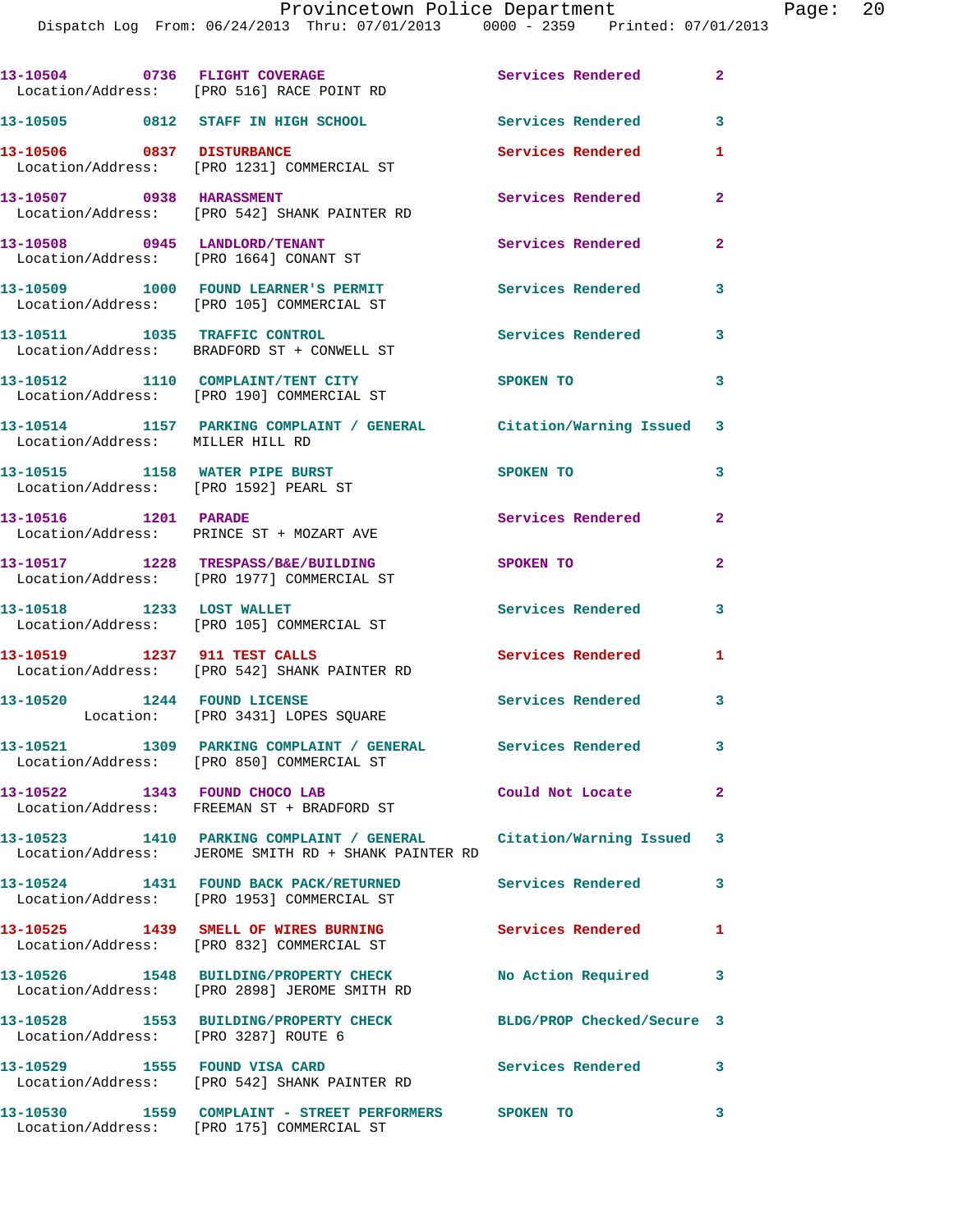Dispatch Log From: 06/24/2013 Thru: 07/01/2013 0000 - 2359 Printed: 07/01/2013

| 13-10533 1624 COMPLAINT              | Location/Address: BRADFORD ST + CONWELL ST                                                              | Services Rendered 3        |                            |
|--------------------------------------|---------------------------------------------------------------------------------------------------------|----------------------------|----------------------------|
|                                      | 13-10534 1640 MV OBSERVANCE / ASSIGNMENT SPOKEN TO<br>Location/Address: HOWLAND ST + HARRY KEMP WAY     |                            | 3                          |
|                                      | 13-10535 1652 PARKING COMPLAINT / GENERAL WERBAL WARNING<br>Location/Address: [PRO 3336] BRADFORD ST    |                            | 3                          |
|                                      | 13-10536 1653 FOUND MONEY CLIP/CASH<br>Location: [PRO 3431] LOPES SQUARE                                | <b>Services Rendered</b>   | 3                          |
| Location/Address: ALDEN ST           | 13-10537 1702 BARKING DOG IN M/V                                                                        | <b>GONE ON ARRIVAL</b>     | $\mathbf{2}$               |
|                                      | 13-10538 1736 FOUND SMALL PURSE/OWNER CLAIME Services Rendered<br>Location: [PRO 3431] LOPES SQUARE     |                            | 3                          |
|                                      | 13-10539 1739 BUILDING/PROPERTY CHECK<br>Location/Address: [PRO 3318] CEMETERY RD                       | BLDG/PROP Checked/Secure 3 |                            |
|                                      | 13-10540 1905 ASSIST CITIZEN<br>Location/Address: [PRO 3236] COMMERCIAL ST                              | <b>Services Rendered</b>   | 3                          |
|                                      | 13-10541 1911 FOUND WALLET/OWNER CLAIMED Services Rendered<br>Location/Address: [PRO 165] COMMERCIAL ST |                            | 3                          |
| 13-10542 1925 POS 2 911 DOWN         |                                                                                                         | <b>Services Rendered</b>   | $\overline{\phantom{a}}$ 3 |
| Location/Address: NICKERSON ST       | 13-10543 1934 PARKING COMPLAINT / GENERAL Services Rendered                                             |                            | 3                          |
| 13-10544 1938 MV DISABLED            | Location/Address: [PRO 444] HIGH POLE HILL                                                              | Services Rendered          | $\overline{2}$             |
| Location/Address: [PRO 526] RYDER ST | 13-10545 1939 BUILDING/PROPERTY CHECK                                                                   | BLDG/PROP Checked/Secure 3 |                            |
|                                      | 13-10546 1947 MV COMPLAINT<br>Location/Address: [PRO 526] RYDER ST EXT                                  | Services Rendered 2        |                            |
| 13-10549    1957    COMPLAINT        | Location/Address: [PRO 2539] RYDER ST                                                                   | <b>Services Rendered</b>   | 3                          |
| 13-10547 2000 TAXI INSPECTION        | Location/Address: [PRO 542] SHANK PAINTER RD                                                            | Services Rendered          | $\mathbf{2}$               |
| 13-10553 2000 TAXI INSPECTION        | Location/Address: [PRO 542] SHANK PAINTER RD                                                            | Services Rendered          | $\overline{2}$             |
| 13-10548 2002 MV ACCIDENT            | Location/Address: [PRO 1346] COMMERCIAL ST                                                              | <b>Services Rendered</b>   | 1                          |
| 13-10550 2010 TAXI INSPECTION        | Location/Address: [PRO 542] SHANK PAINTER RD                                                            | Services Rendered          | $\mathbf{2}$               |
| 13-10551 2011 LOST WHITE IPHONE      | Location/Address: [PRO 542] SHANK PAINTER RD                                                            | Services Rendered          | 3                          |
| 13-10552 2030 TAXI INSPECTION        | Location/Address: [PRO 542] SHANK PAINTER RD                                                            | Services Rendered          | $\overline{2}$             |
| 13-10557 2035 TAXI INSPECTION        | Location/Address: [PRO 542] SHANK PAINTER RD                                                            | Services Rendered          | $\overline{2}$             |
| 13-10558 2043 TAXI INSPECTION        | Location/Address: [PRO 542] SHANK PAINTER RD                                                            | Services Rendered          | $\mathbf{2}$               |
| 13-10554 2052 PARK, WALK & TALK      | Location: [PRO 3431] LOPES SQUARE                                                                       | Services Rendered 2        |                            |